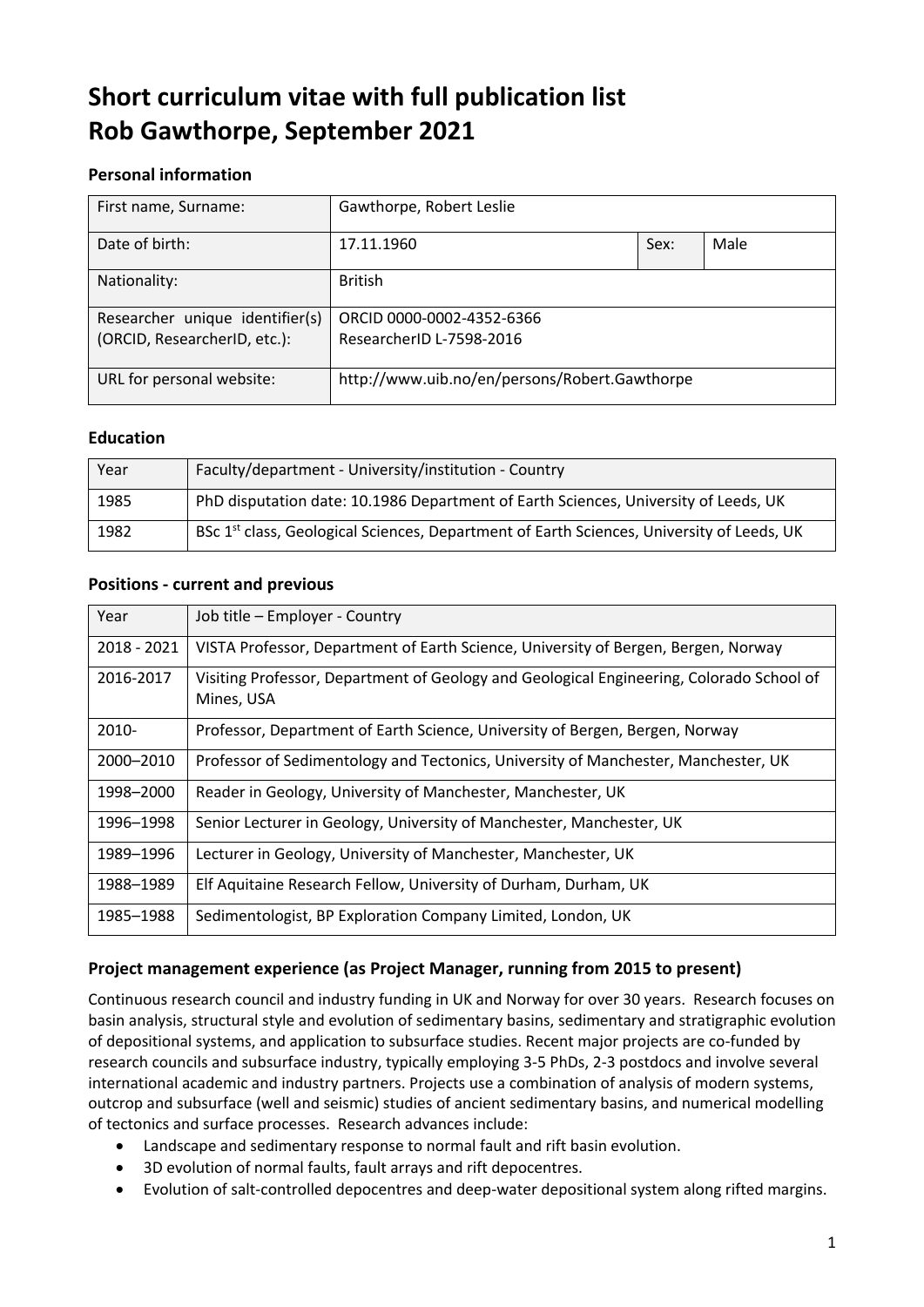- Seismic geomorphology of deep-water depositional systems in rifts and salt-related minibasins.
- Variability of stratigraphic sequences resulting from structural and depositional controls.
- Relative sea-level control on early diagenetic evolution of shallow marine/coastal clastic deposits.
- Application of ground penetrating radar and digital outcrop techniques to fieldwork and reservoir characterisation.

| Year       | Funder - Project - Amount                                                                                     |
|------------|---------------------------------------------------------------------------------------------------------------|
| 2021-      | NFR (KPI) ZechTech project (326965), 20.4m NOK                                                                |
| $2020 -$   | NFR (KPI), DeepRift project (308805), 33m NOK                                                                 |
| 2019-      | Akademia agreement, High-displacement normal fault evolution, 4.5m NOK                                        |
| 2018-2021  | VISTA Professorship                                                                                           |
| 2017-2018  | IODP Expedition 381 (co-proponent) and led sedimentology and lithostratigraphy during<br>both offshore phases |
| 2016-2020  | VISTA, Basement and Permo-Triassic rifting in the northern North Sea, 3.5m NOK                                |
| 2016-2020  | NFR (PETROMAKS 2), Syn-Rift Systems project (255229), 26m NOK                                                 |
| 2015-2020  | Equnior, Turbidites, tectonics and topography $(T^3)$ , 6.7m NOK                                              |
| 2015-2018  | VISTA, Fault network topology, 3m NOK                                                                         |
| 2013-2015  | Shell Norge, Tectono-sedimentary evolution: Western Barents Sea, 3.7m NOK                                     |
| 2012-2016  | NFR (PETROMAKS), MultiRift project (215591), 24m NOK                                                          |
| 2012-2015  | Shell Norge, Tectono-sedimentary evolution: Lofoten Margin, 3.7m NOK                                          |
| 2012-2015  | VISTA, Carbonate-evaporite-clasitc systems in rift basins, 3m NOK                                             |
| 2011-2015, | Total, Salt-influenced Rifting, Central North Sea, 3.1m NOK                                                   |

## **Supervision of students**

Lead supervisor of 40 graduated PhD students and supervisor of a total of 70 graduated PhD students. Currently supervising 7 PhD students, 4 as lead supervisor.

| Master's<br>students | Ph.D.<br>students | Post-<br>docs | University/institution - Country                                  |
|----------------------|-------------------|---------------|-------------------------------------------------------------------|
| 32                   | 25                | 19            | Department of Earth Science, University of Bergen, Bergen, Norway |
| $80+$                | 45                | 18            | University of Manchester, Manchester, UK                          |

## **Other relevant professional experiences (since 2010)**

| Year      | Description - Role                                                                                          |
|-----------|-------------------------------------------------------------------------------------------------------------|
| $2021 -$  | Scientific Advisory Committee: Irish Centre for Research in Applied Geosciences                             |
| 2015      | Member of Energy Strategy Committee, Faculty of Mathematics and Natural Sciences,<br>University of Bergen   |
| 2015-2017 | Department representative, Petroleum Technology programme board, University of Bergen                       |
| 2013      | Member of Natural Environment Research Council, UK (NERC), Oil and Gas Doctoral College<br>assessment panel |
| 2010-2013 | Member or Society for Sedimentary Geology (SEPM) Pettijohn Medal Committee                                  |
| 2008      | Research Assessment Exercise (UK) 2008, Specialist Advisor, Unit of Assessment 17                           |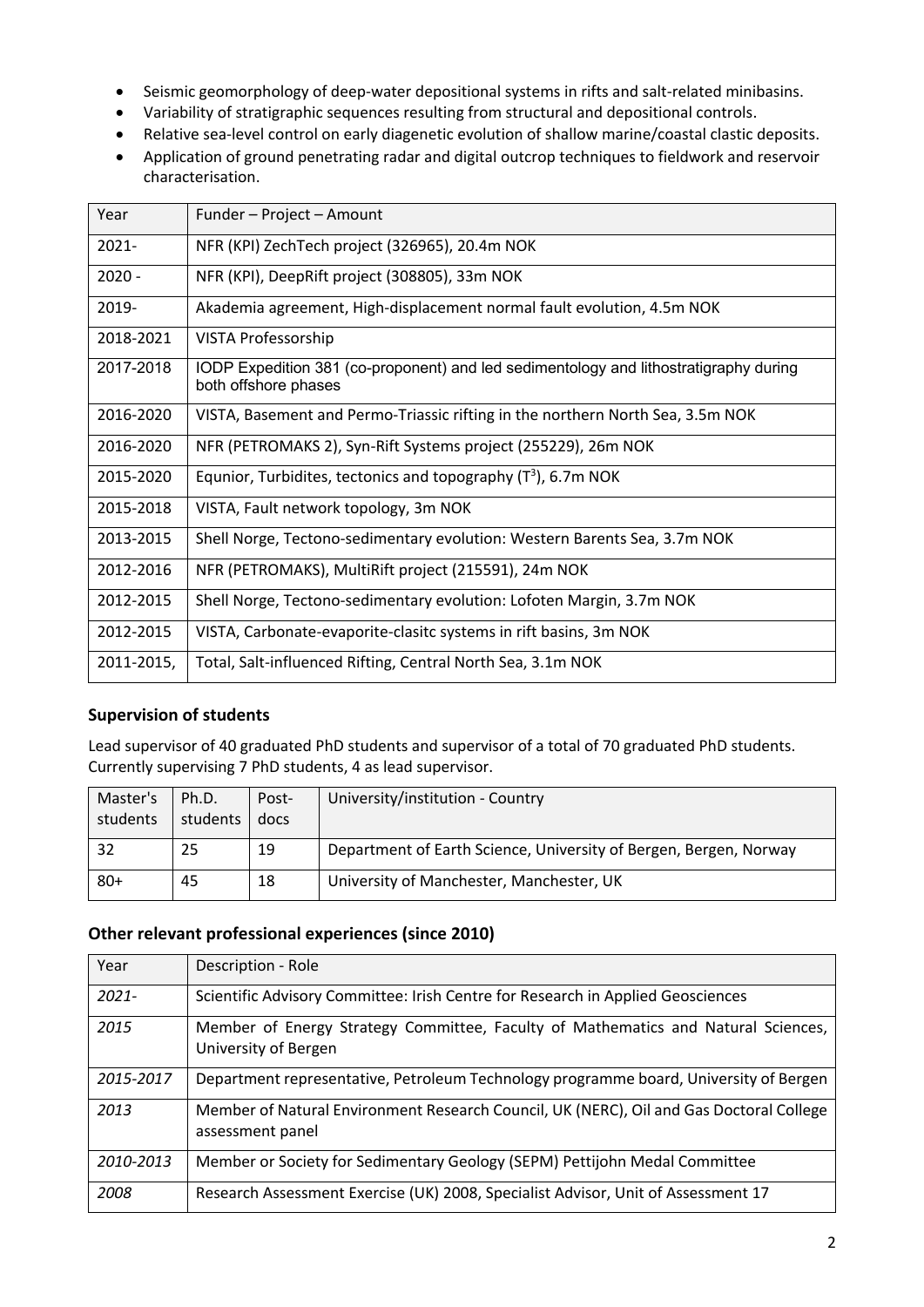| 2006-2010 | Member of NERC, Peer Review College                                                                                                                                                                                                                                                     |
|-----------|-----------------------------------------------------------------------------------------------------------------------------------------------------------------------------------------------------------------------------------------------------------------------------------------|
| 1990-2010 | Head of the Basin Studies and Petroleum Geoscience Research Group, University of<br>Manchester, UK                                                                                                                                                                                      |
|           | Fellow of the Geological Society of London, Member of the Norwegian Geological Society<br>(Norsk Geologisk Forening), Member of the International Association of Sedimentologists,<br>Member of the Society for Sedimentary Geology (SEPM), Member or the American<br>Geophysical Union |
|           | Regular reviewer for proposals from national funding agencies in Europe, USA and UK                                                                                                                                                                                                     |
|           | Regular external assessor for academic promotions and tenure                                                                                                                                                                                                                            |

# **Track record**

## **PUBLICATIONS**

Over 190 peer-reviewed publications in peer-reviewed journals and special publications. See full publication list. Summary of citations as of September 2021 is given below.

|                | Statistics (September 2021)                                     |
|----------------|-----------------------------------------------------------------|
| Google         | No. of publications: 200, No. of citations 7881, h-index = 48   |
| Scopus         | No. of publications: 200, No. of citations 8332, h-index = $51$ |
| Web of Science | No. of publications: 164, No. of citations 6596, h-index = 47   |

#### **FELLOWSHIPS, AWARDS AND PRIZES**

- 2018 VISTA Professorship, VISTA/Norwegian Academy of Science and Letters, Norway
- 2005 Distinguished Lecturer, American Association of Petroleum Geologists, USA
- *1993* Lyell Fund; Geological Society of London, UK

#### **TEACHING ACTIVITIES**

*2010-* Undergraduate and graduate courses in: sedimentology, seismic and sequence stratigraphy, seismic interpretation, introduction to petroleum geoscience, and fieldwork training.

Department of Earth Science, University of Bergen.

*1989-2010* Undergraduate and graduate courses in: sedimentology and stratigraphy, sequence stratigraphy, basin analysis, introductory and graduate field courses, undergraduate mapping projects. School of Earth, Atmospheric and Environmental Sciences, University of Manchester, UK.

#### **INVITED PRESENTATIONS** (since 2014)

- 2018 AGU Fall meeting, Washington, USA
- 2018 FORCE Seminar, Advances in Sedimentology and Stratigraphy, Stavanger
- 2017 GeoPRISMS Rift Initiation and Evolution Symposium, Albuquerque, USA
- 2016 Rifts III Meeting, Geological Society of London, UK
- 2014 William Smith Meeting, Geological Society of London, UK

#### **RESEARCH EXPEDITIONS**

I have led a number of field expeditions around the world while working in industry and as an academic including: Basin and Range Province USA; Suez rift, Egypt; Corinth and Sperchios rifts, Greece. These studies resulted in major advances in understanding the structural and sedimentary evolution of rift basins. I was a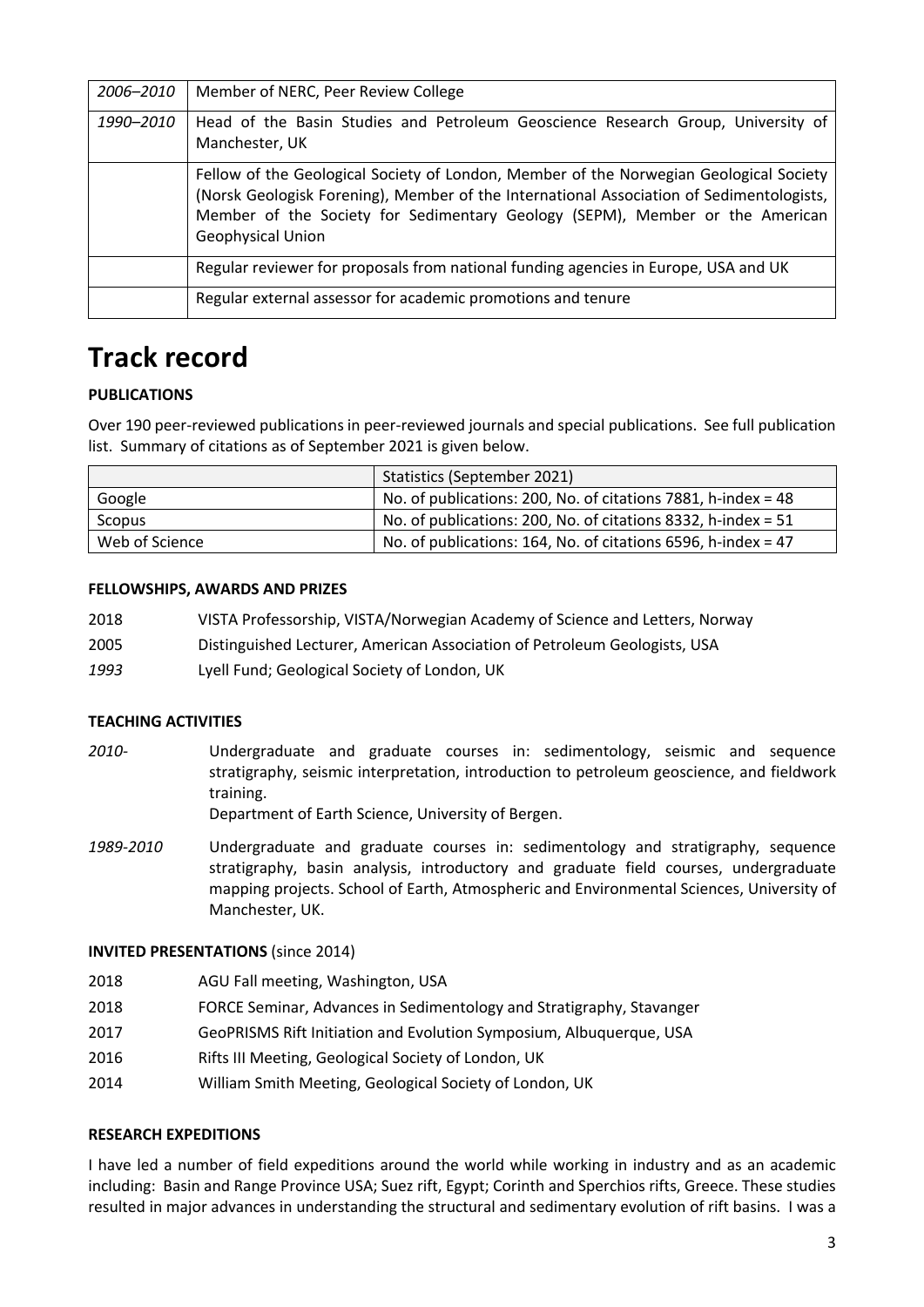proponent of IODP Expedition 381; Active Corinth Rift Development, and led the lithostratigraphic and sedimentological analysis of both the offshore and onshore legs.

### **MAJOR CONTRIBUTIONS TO THE EARLY CAREERS OF EXCELLENT RESEARCHERS**

I have supervised 70 PhD students and a large number of postdoctoral researchers many of whom are now leading academics or senior geoscientists in industry, including Chris Jackson (University of Manchester); Tiago Alves (University of Cardiff), Peter Talling (University of Durham); Ian Sharp (Equinor); Chris Leppard (Equinor); Bryan Ritchie (BP). Several of my students have won prizes, including Best Paper at the EAGE Annual Meeting, AAPG/SEPM best student oral or poster presentations (and several runners up), Midland Valley Structural Geology Prize, and Young Explorer of the Year Award, Petroleum Group, Geological Society of London. As part of the VISTA Professorship I developed the successful VISTA Visitor Programme that provided support for early career researchers undertaking PhDs and postdocs to visit Norway and undertake research collaboration during 2018 and 2019.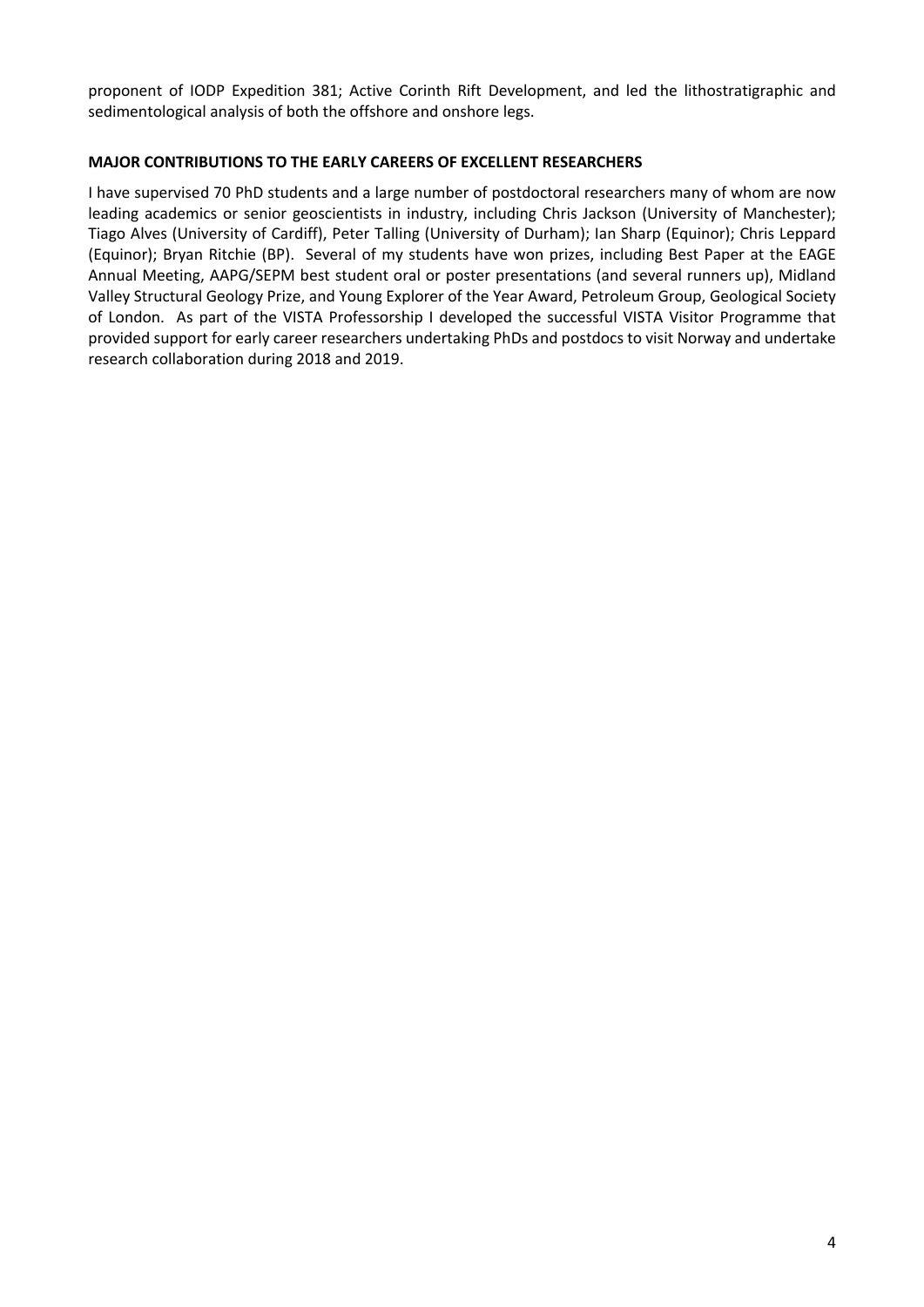#### **FULL PUBLICATION LIST (September 2021)**

Pub No.

- 193 ELLIOTT, G.M., JACKSON, C. A-L., GAWTHORPE, R.L., WILSON, P., SHARP, I.R. AND MICHELSEN, L. 2021. Tectono-stratigraphic development of a salt-influenced rift margin; Halten Terrace, offshore Mid-Norway. Basin Research (accepted for publication)
- 192 WRONA, T., PAN, I., BELL, R.E., GAWTHORPE, R.L., FOSSEN, H. AND BRUNE, S. 2021. 3D seismic interpretation with deep learning: A brief introduction. The Leading Edge, 40, https://doi.org/10.1190/tle40070524.1
- 191 MASIERO, I., BURGESS, P., HOLLIS, C., MANIFOLD, L., GAWTHORPE, R.L., LECOMTE, I., MARSHALL, J. AND ROTEVATN, A. 2021. Syn-rift carbonate platforms in space and time: testing and refining conceptual models using stratigraphic and seismic numerical forward modelling. In: Hendry, J., Burgess, P., Hunt, D., Janson, X. and Zampetti, V. (eds) *Seismic Characterization of Carbonate Platforms and Reservoirs*, Geological Society of London, Special Publication 509, https://doi.org/10.1144/SP509- 2019-217.
- 190 AMEZCUA, N., GAWTHORPE, R.L, AND MARSHALL, J. 2021. Lacustrine carbonate lithofacies characterization, paleontological content and depositional processes in the Mayrán Basin System. Journal of South American Earth Sciences, 111, https://doi.org/10.1016/j.jsames.2021.103451.
- 189 NYBERG, B., HELLAND-HANSEN, W., TILLMANS, F., GAWTHORPE, R.L., SANSBAKKEN, P. 2021. Assessing First-order BQART Estimates for Ancient Source-to-Sink Mass Budget Calculations. Basin Research 33, DOI10.1111/bre.12563.
- 188 TILLMANS, F., GAWTHORPE, R.L, JACKSON, C.A.L. AND ROTEVATN, A. 2021. Syn-rift sediment gravity flow deposition on a Late Jurassic fault-terraced slope, northern North Sea. Basin Research 33, DOI10.1111/bre.12538.
- 187 KRISTENSEN, T., ROTEVATN, A., MARVIK, M., HENSTRA, G.A., GAWTHORPE, R.L., RAVNÅS, R. 2020. Quantitative analysis of fault-and-fold growth in a transtensional basin: the Sørvestsnaget Basin, Western Barents Sea. In: Chiarella, D., Archer, S. G., Howell, J. A., Jackson, C. A.-L., Kombrink, H. & Patruno, S. (eds) *Cross-Border Themes in Petroleum Geology II: Atlantic Margin and Barents Sea*. Geological Society, London, Special Publications, 495, https://doi.org/10.1144/SP495-2020-123
- 186 FAZLIKHANI, H., AAGOTNES, S.S., REFVEM, M.A., HAMILTON-WRIGH, J., BELL, R.E., FOSSEN, H., GAWTHORPE, R.L., JACKSON, C.A-L. AND ROTEVATN, A. 2020. Strain migration during multiphase extension, Stord Basin, northern North Sea rift. Basin Research, https://doi.org/10.1111/bre.12522.
- 185 WRONA, T., FOSSEN, H., LECOMTE, I., HAUG EIDE, C., GAWTHORPE, R.L., 2020. Seismic expression of shear zones: Insights from 2-D Point-Spread-Function-based convolution modelling. Journal of Structural Geology, 140. https://doi.org/10.1016/j.jsg.2020.104121.
- 184 WIEST, J.D., WRONA, T., BAUCK M.S., FOSSEN, H., GAWTHORPE, R.L., OSMUNDSEN, P.T. AND FALEIDE, J.I. 2020. From Caledonian Collapse to North Sea Rift: The Extended History of a Metamorphic Core Complex. Tectonics, 39, e2020TC006178. https://doi.org/10.1029/2020TC006178
- 183 MUNOZ-BARRERA, J.M., ROTEVATN, A., GAWTHORPE, R.L., HENSTRA, G.A. AND KRISTENSEN, T.B. 2020. The role of structural inheritance in the development of high-displacement crustal faults in the necking domain of rifted margins: The Klakk Fault Complex, Frøya High, offshore mid-Norway. Journal of Structural Geology, 140. https://doi.org/10.1016/j.jsg.2020.104163
- 182 HOWLETT, D.M., GAWTHORPE, R.L., GE, Z.Y., ROTEVATN, A. AND JACKSON, C.A.L. Turbidites, topography and tectonics: Evolution of submarine channel-lobe systems in the salt-influenced Kwanza Basin, offshore Angola. Basin Research, https://doi.org/10.1111/bre.12506.
- 181 CLARINGBOULD, J.S., BELL, R.E., JACKSON, C.A.L., GAWTHORPE, R.L. AND ODINSEN, T. 2020. Pre-breakup Extension in the Northern North Sea Defined by Complex Strain Partitioning and Heterogeneous Extension Rates. Tectonics, 39, https://doi.org/10.1029/2019tc005924.
- 180 GE, Z.Y., GAWTHORPE, R.L., ZIJERVELD, L. AND OLUBOYO, A.P. 2020. Spatial and temporal variations in minibasin geometry and evolution in salt tectonic provinces: Lower Congo Basin, offshore Angola. Basin Research, https://doi.org/10.1111/bre.12486.
- 179 JACKSON, C.A.L., WHIPP, P.S., GAWTHORPE, R.L. AND LEWIS, M.M. 2020. Structure and kinematics of an extensional growth fold, Hadahid Fault System, Suez Rift, Egypt. Solid Earth, 11, 1027-1051, https://doi.org/10.5194/se-11-1027-2020.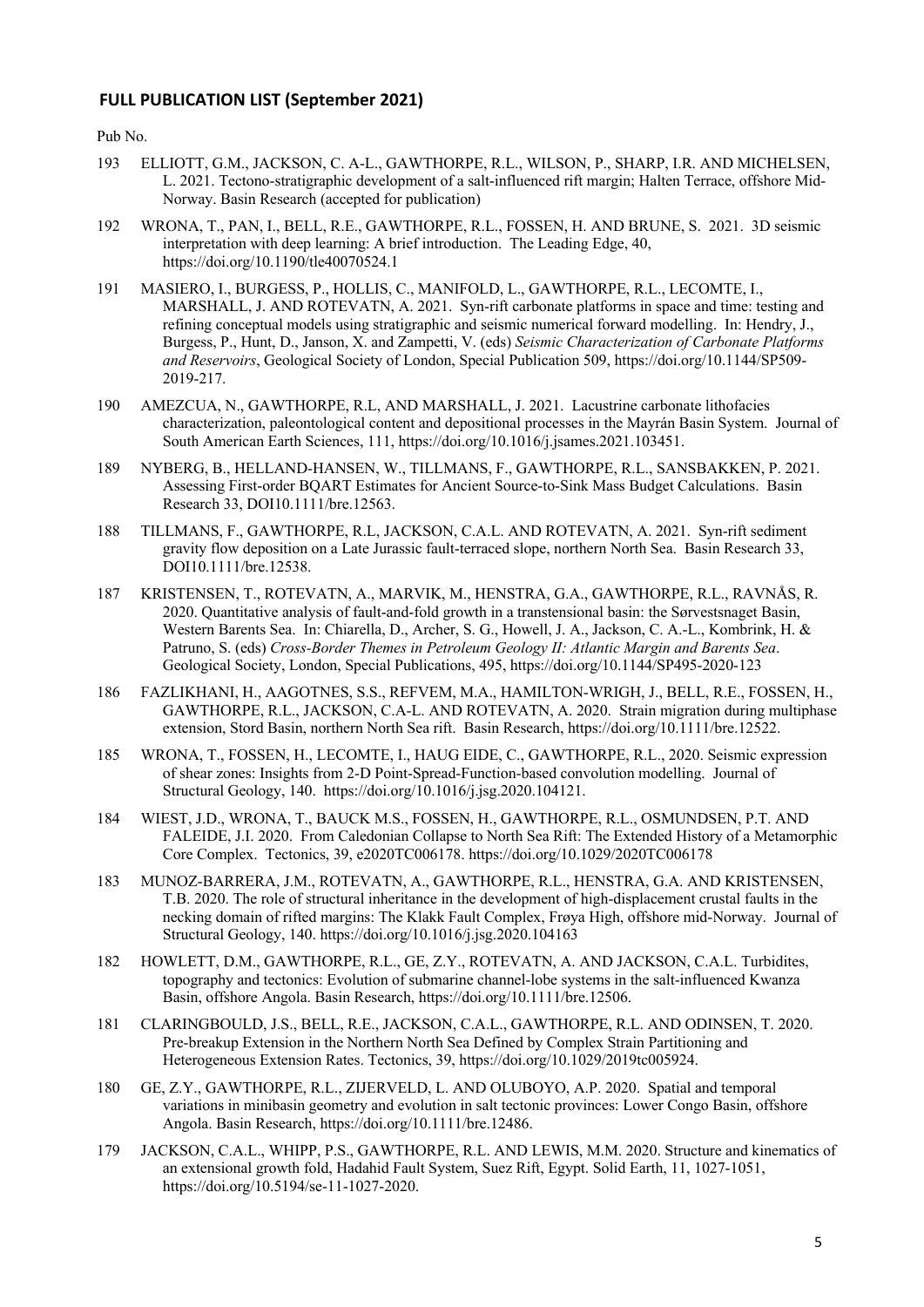- 178 CHEN, H.H., WOOD, L.J. AND GAWTHORPE, R.L. 2020. Sediment dispersal and redistributive processes in axial and transverse deep-time source-to-sink systems of marine rift basins: Dampier Sub-basin, Northwest Shelf, Australia. Basin Research, https://doi.org/10.1111/bre.12462.
- 177 WATKINS, S.E., WHITTAKER, A.C., BELL, R.E., BROOKE, S.A.S., GANTI, V., GAWTHORPE, R.L., MCNEILL, L.C. AND NIXON, C.W. 2020. Straight from the source's mouth: controls on field-constrained sediment export across the entire active Corinth Rift, central Greece. Basin Research. DOI: 10.1111/bre.12444.
- 176 GEURTS, A.H., WHITTAKER, A.C., GAWTHORPE, R.L. AND COWIE, P.A. 2020. Transient landscape and stratigraphic responses to drainage integration In the actively extending central Italian Apennines. Geomorphology. DOI: 10.1016/j.geomorph.2019.107013.
- 175 MURAVCHIK, M., HENSTRA, G.A., ELIASSEN, G.T., GAWTHORPE, R.L., LEEDER, M.R., HARALAMBOS, K., SKOURTSOS, E. AND ANDREWS, J.E. 2019. Deep-water sediment transport patterns and basin floor topography in early rift basins: Plio-Pleistocene syn-rift of the Corinth Rift, Greece. Basin Research, 32, 1194-1222. DOI: 10.1111/bre.12423.
- 174 BARRETT, B.J., GAWTHORPE, R.L., COLLIER, R.E.LL., HODGSON, D.M. AND CULLEN, T.M. 2019. Syn‐rift delta interfan successions: Archives of sedimentation and basin evolution. The Depositional Record, 6, 117-143. DOI: 10.1002/dep2.95.
- 173 PHILLIPS, T.B., FAZLIKHANI, H., GAWTHORPE, R.L., FOSSEN, H., JACKSON, C.A-L., BELL, R.E., FALEIDE, J.I. AND ROTEVATN, A. 2019. The influence of structural inheritance and multiphase extension on rift development, the northern North Sea. Tectonics, doi:10.1029/2019tc005756
- 172 CULLEN, T.M., COLLIER, R.E.LL., GAWTHORPE, R.L., HODGSON, D.M. AND BARRETT, B.J. 2019. Axial and transverse deep-water sediment supply to syn-rift fault terraces: insights from the West Xylokastro Fault Block, Gulf of Corinth, Greece. Basin Research. https://doi.org/10.1111/bre.12416
- 171 PECKOVER, E.N., ANDREWS, J.E., LEEDER, M.R., ROWE, P.J., MARCA, A., SAHY, D., NOBLE, S. AND GAWTHORPE, R.L. 2019. Coupled stalagmite – alluvial fan response to the 8.2 ka event and early Holocene palaeoclimate change in Greece. Palaeogeography, Palaeoclimatology, Palaeoecology, 532, https://doi.org/10.1016/j.palaeo.2019.109252.
- 170 OSAGIEDE, E.E., ROTEVATN, A. GAWTHORPE, R.L., KRISTENSEN, T.B., JACKSON, C.A-L., AND MARSH, N. 2019. Influence of pre-existing intra-basement shear zones on the development of non-colinear rift fault network, Utsira High – Heimdal Terrace, North Sea. Journal of Structural Geology, 130. https://doi.org/10.1016/j.jsg.2019.103908
- 169 GE, Z., GAWTHORPE, R.L., ROTEVATN, A., ZIJERVELD, L., JACKSON, C.A-L., OLUBOYO, A. 2019. Minibasin depocentre migration during diachronous salt welding, offshore Angola. Basin Research. https://doi.org/10.1111/bre.12404
- 168 GE, Z., ROSENAU, M., WARSITZKA, M. AND GAWTHORPE, R.L. 2019. Progressive tilting of salt-bearing continental margins controls thin-skinned deformation. Geology, 47, https://doi.org/10.1130/G46485.1.
- 167 GE, Z., ROSENAU, M., WARSITZKA, M. AND GAWTHORPE, R.L. 2019. Overprinting translational domains in passive margin salt basins: insights from analogue modelling. Solid Earth, 10, 1283-1300. h ttps://doi.org/10.5194/se-10-1283-2019.
- 166 BARRETT, B.J., COLLIER, R.E.LL., HODGSON, D.M., GAWTHORPE, R.L., DORRELL, R.M. AND CULLEN, T.M. 2019. Quantifying faulting and base level controls on syn-rift sedimentation using stratigraphic architectures of coeval Early-Middle Pleistocene fan deltas in Lake Corinth, Greece. Basin Research. DOI:10.1111/bre.12356.
- 165 HENSTRA, G.A., KRISTENSEN, T.B., ROTEVATN, A., AND GAWTHORPE, R.L. How do pre-existing normal faults influence rift geometry? A comparison of adjacent basins with contrasting underlying structure on the Lofoten Margin, Norway. Basin Research. DOI:10.1111/bre.12358
- 164 HOWLETT, D.M., GE, Z., NEMEC, W., GAWTHORPE, R.L., ROTEVATN, A. AND JACKSON, C.A-L. 2019. Response of unconfined turbidity current to deep-water thrust fold-belt topography: orthogonal incidence on solitary and segmented folds. Sedimentology, doi: 10.1111/sed.12602
- 163 WRONA. T., FOSSEN, H., GAWTHORPE, R.L., BELL, R.E., JACKSON, C.A-L., MAGEE, C. AND FALEIDE, J.I. 2019. 3-D seismic images of an extensive igneous sill in the lower crust. Geology, 47, 729- 733. https://doi.org/10.1130/G46150.1
- 162 ZIMMER, E., HOWELL, J., SCHOFIELD, N., GAWTHORPE, R.L. 2019. Seismic geomorphology linked to sequence stratigraphy of an Eocene delta in the Outer Moray Firth, UKCS. Marine and Petroleum Geology,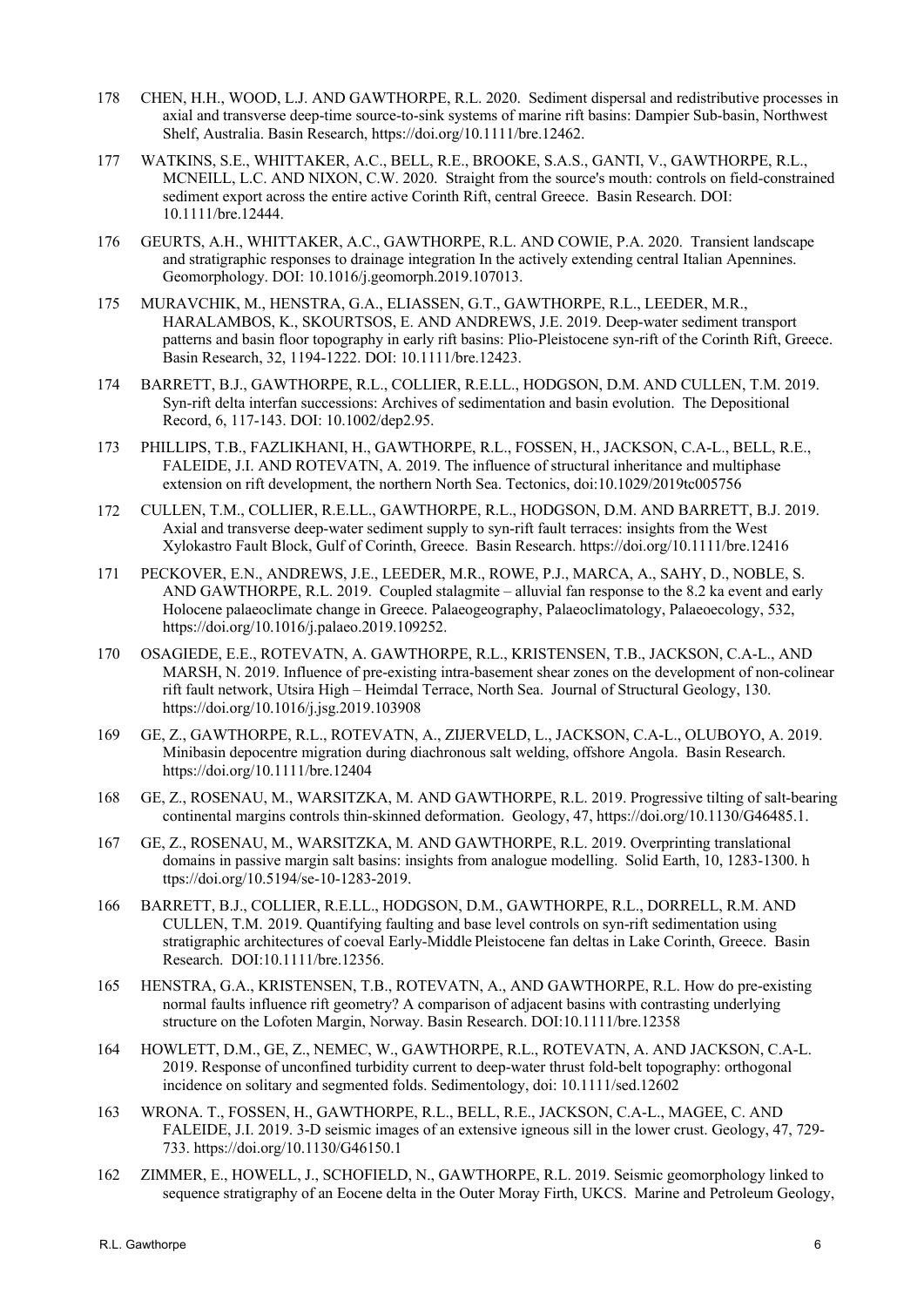104, 150-167. https://doi.org/10.1016/j.marpetgeo.2019.03.014.

- 161 PICHEL, L.M., FINCH, E., GAWTHORPE, R.L. 2019. The Impact of Pre-Salt Rift Topography on Salt Tectonics: A Discrete-Element Modelling Approach. Tectonics, 38, 1466-1488. https://doi.org/10.1029/2018TC005174
- 160 MCNEILL, L.C., SHILLINGTON, D.J., CARTER, G.D.O., EVEREST, J.D., GAWTHORPE, R.L., MILLER, C., PHILLIPS, M.P., COLLIER, R.E.LL., CVETKOSKA, A., DE GELDER, G., DIZ, P., DOAN, M.-L., FORD, M., GERAGA, M., GILLESPIE, J., HEMELSDAËL, R., HERRERO-BERVERA, E., ISMAIEL, M., JANIKIAN, L., KOULI, K., LE BER, E., LI, S., MACHLUS, M.L., MAFFIONE, M., MAHONEY, C., MICHAS, G., NIXON, C.W., OFLAZ, S.A., OMALE, A.P., PANAGIOTOPOULOS, K., PECHLIVANIDOU, S., SAUER, S., SEGUIN, J., SERGIOU, S., ZAKHAROVA, N.V., AND GREEN, S. 2019. High-resolution record reveals climate-driven environmental and sedimentary changes in an active rift. Scientific Reports, 9, 6519. https://doi.org/10.1038/s41598-019-40022-w.
- 159 MCNEILL, L.C., SHILLINGTON, D.J., CARTER, G.D.O.,EVEREST, J.D., LE BER, E., COLLIER, R.E.LL., CVETKOSKA, A., DE GELDER, G., DIZ, P., DOAN, M.-L., FORD, M., GAWTHORPE, R.L., GERAGA, M., GILLESPIE, J., HEMELSDAËL, R., HERRERO-BERVERA, E., ISMAIEL, M., JANIKIAN, L., KOULI, K., LI, S., MACHLUS, M.L., MAFFIONE, M., MAHONEY, C., MICHAS, G., MILLER, C., NIXON, C.W., OFLAZ, S.A., OMALE, A.P., PANAGIOTOPOULOS, K., PECHLIVANIDOU, S., PHILLIPS, M.P., SAUER, S., SEGUIN, J., SERGIOU, S., AND ZAKHAROVA, N.V., 2019. Corinth Active Rift Development. Proceedings of the International Ocean Discovery Program, 381: College Station, TX (International Ocean Discovery Program). https://doi.org/10.14379/iodp.proc.381.101.2019.
- 158 SHILLINGTON, D.J., MCNEILL, L.C., CARTER, G.D.O.,EVEREST, J.D., LE BER, E., COLLIER, R.E.LL., CVETKOSKA, A., DE GELDER, G., DIZ, P., DOAN, M.-L., FORD, M., GAWTHORPE, R.L., GERAGA, M., GILLESPIE, J., HEMELSDAËL, R., HERRERO-BERVERA, E., ISMAIEL, M., JANIKIAN, L., KOULI, K., LI, S., MACHLUS, M.L., MAFFIONE, M., MAHONEY, C., MICHAS, G., MILLER, C., NIXON, C.W., OFLAZ, S.A., OMALE, A.P., PANAGIOTOPOULOS, K., PECHLIVANIDOU, S., PHILLIPS, M.P., SAUER, S., SEGUIN, J., SERGIOU, S., AND ZAKHAROVA, N.V., 2019. Expedition 381 Preliminary Report: Corinth Active Rift Development. College Station, TX, International Ocean Discovery Program. https://doi.org/10.14379/iodp.pr.381.2019.
- 157 PECHLIVANIDOU S., COWIE, P.A., DUCAUX, G, NIXON, C.W., GAWTHORPE, R.L. AND SALLES, T. 2019. Tipping the balance: shifts in sediment production in an active rift setting. Geology, 47, 259-262. https://doi.org/10.1130/G45589.1
- 156 LENHART, A., JACKSON, C. A-L., BELL, R.E., DUFFY, O.B., GAWTHORPE, R.L., FOSSEN, H. 2019. Structural architecture and composition of crystalline basement offshore west Norway. Lithosphere, 11, 273-293. https://doi.org/10.1130/L668.1
- 155 JACKSON, C. A-L., ELLIOTT, G.M., ROYCE-ROGERS, E., GAWTHORPE, R.L., AAS, T.E. 2018. Salt thickness and composition influence rift structural style, northern North Sea, offshore Norway. Basin Research, 31, 514–538. https://doi.org/10.1111/bre.12332.
- 154 WRONA, T., PAN, I., GAWTHORPE, R.L. AND FOSSEN, H. 2018 Seismic facies analysis using machine learning. GEOPHYSICS, 83, O83-O95. DOI: 10.1190/GEO2017-0595.1
- 153 WATKINS, S.E., WHITTAKER, A.C., BELL, R.E., MCNEILL, L.C., GAWTHORPE, R.L., BROOKE, S.A.S. AND NIXON, C.W. (2018) Are landscapes buffered to high-frequency climate change? A comparison of sediment fluxes and depositional volumes in the Corinth rift, central Greece, over the past 130 k.y. Geological Society of America Bulletin. https://doi.org/10.1130/B31953.1
- 152 NIXON, C.W., VAAGAN, S., SANDERSON, D.J. AND GAWTHORPE, R.L. (2018) Spatial distribution of damage and strain within a normal fault relay at Kilve, UK. Journal of Structural Geology. https://doi.org/10.1016/j.jsg.2018.10.016
- 151 DENG, C., GAWTHORPE, R.L., FOSSEN, H. AND FINCH, E. (2018) How Does the Orientation of a Preexisting Basement Weakness Influence Fault Development During Renewed Rifting? Insights From Three-Dimensional Discrete Element Modeling. Tectonics, 37, 2221-2242. DOI: 10.1029/2017TC004776
- 150 HIRANI, J., BASTESEN, E., BOYCE, A., CORLETT, H.J., EKER, A., GAWTHORPE, R.L., HOLLIS, C., JOHN, C.M., KORNEVA, I. AND ROTEVATN, A. (2018) Structural controls on non fabric-selective dolomitization within rift-related basin-bounding normal fault systems: Insights from the Hammam Faraun Fault Block, Gulf of Suez, Egypt. Basin Research, DOI: 10.1111/bre.12290
- 149 HIRANI, J., BASTESEN, E., BOYCE, A., CORLETT, H.J., GAWTHORPE, R.L., HOLLIS, C., JOHN, C.M., ROBERTSON, H., ROTEVATN, A. AND WHITE, F. (2018) Controls on the formation of stratabound dolostone bodies, Hammam Faraun Fault Block, Gulf of Suez. Sedimentology, DOI: 10.1111/sed.12454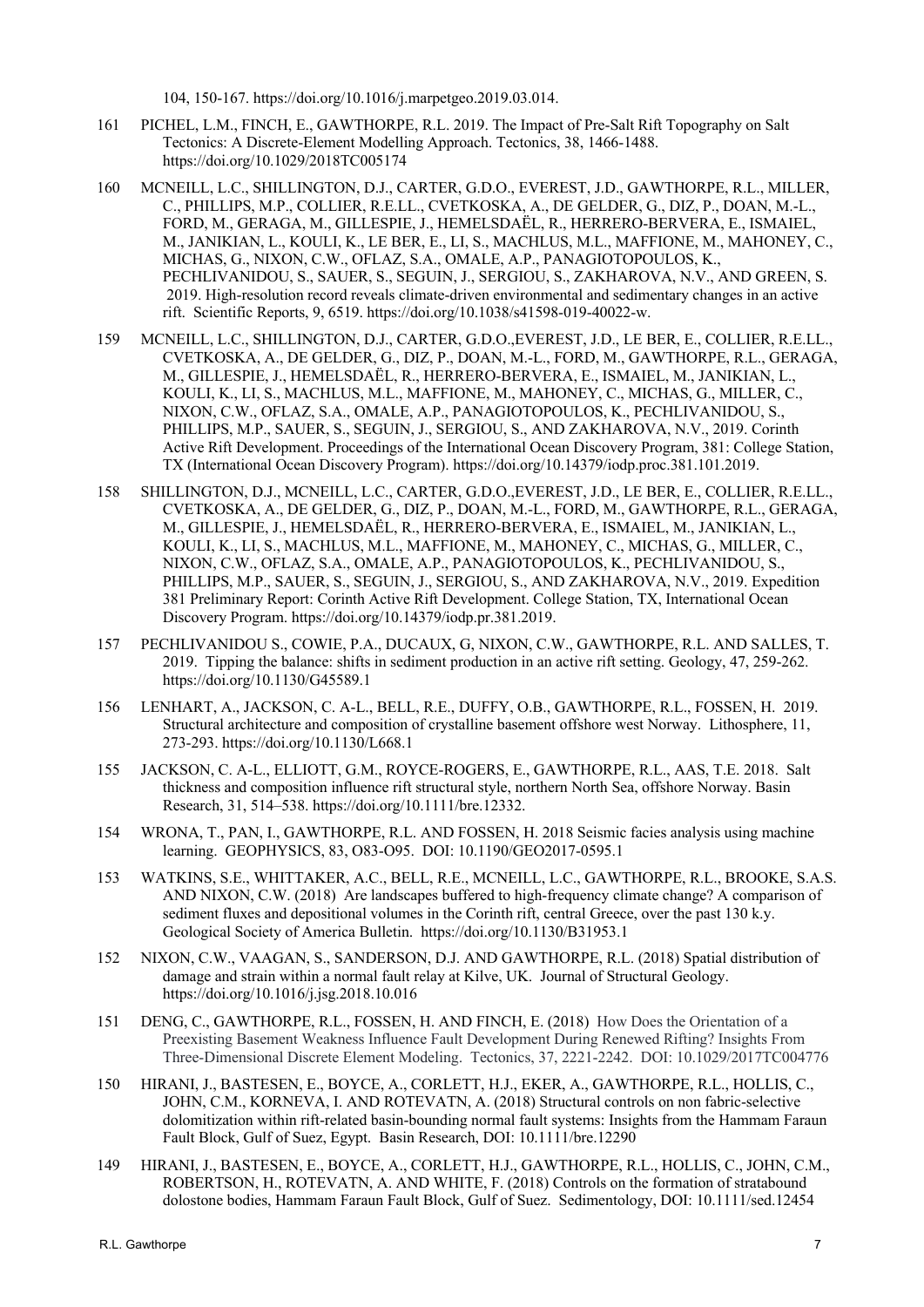- 148 GEURTS, A.H., COWIE, P.A., DUCLAUX, G., GAWTHORPE, R.L. HUISMANS, R.S., PEDERSEN, V.K. AND WEDMORE, L.H.J. (2018) Drainage integration and sediment dispersal in active continental rifts: a numerical modelling study of the central Italian Apennines. Basin Research, DOI: 10.1111/bre.12289
- 147 NYBERG, B., HELLAND-HANSEN, W., GAWTHORPE, R.L., SANDBAKKEN, P., EIDE, C.H., SØMME, T., HADLER-JACOBSEN, F. AND LEIKNES, S. (2018) Revisiting morphological relationships of modern source-to-sink segments as a first-order approach to scale ancient sedimentary systems. Sedimentary Geology, 373, 111-133, https://doi.org/10.1016/j.sedgeo.2018.06.007
- 146 NYBERG, B., GAWTHORPE, R.L. AND HELLAND-HANSEN, W. (2018) The distribution of rivers to terrestrial sinks: Implications for sediment routing systems. Geomorphology, 316, 1-23, https://doi.org/10.1016/j.geomorph.2018.05.007
- 145 CORLETT, H.J., BASTESEN, E., GAWTHORPE, R.L., HIRANI, J., HODGETTS, D., HOLLIS, C. AND ROTEVATN, A. (2018) Origin, dimensions, and distribution of remobilized carbonate deposits in a tectonically active zone, Eocene Thebes Formation, Sinai, Egypt. Sedimentary Geology, 372, 44-63, https://doi.org/10.1016/j.sedgeo.2018.04.008
- 144 BERNAL, A., HARDY, S. AND GAWTHORPE, R.L. (2018) Three-Dimensional Growth of Flexural Slip Fault-Bend and Fault-Propagation Folds and Their Geomorphic Expression. Geosciences, 8, UNSP 110, doi:10.3390/geosciences8040110
- 143 MURAVCHIK, M., GAWTHORPE, R.L., SHARP, I.R., RARITY, F. AND HODGETTS, D. (2018) Sedimentary environment evolution in a marine hangingwall dipslope setting. El Qaa Fault Block, Suez Rift, Egypt. Basin Research, 30, 452-478, doi: 10.1111/bre.12231
- 142 BELL, R.E., DUCLAUX, G. NIXON, C.W., GAWTHORPE, R.L. AND MCNEILL, L.C. (2017) High-angle, not low-angle, normal faults dominate early rift extension in the Corinth Rift, central Greece. Geology, DOI.ORG/10.1130/G39560.1
- 141 KHEL, C., BUCKLEY, S.J., VISEUR, S., GAWTHORPE, R.L., MULLINS, J.R. AND HOWELL, J.A. (2017) Mapping field photographys to textured meshes directly on mobile devices. Photogrammetric Record, 32, 398-423. DOI: 10.1111/phor.12213
- 140 DENG, C., GAWTHORPE, R.L., FINCH, E. AND FOSSEN, H. (2017) Influence of pre-existing basement weakness on normal fault growth during oblique extension: Insights from discrete element modeling. Journal of Structural Geology, 105, 44-61. DOI: 10.1016/j.jsg.2017.11.005
- 139 GAWTHORPE, R.L., ANDREWS, J.E., COLLIER, R.E.L., FORD, M., LEEDER, M.R., HENSTRA, G., HARALAMBOS, K. AND SKOURTSOS, E. (2017) Building up or out? disparate sequence architectures along an active rift margin—Corinth rift, Greece. Geology. https:// doi .org /10 .1130 /G39660.1
- 138 GE, Z., NEMEC, W., GAWTHORPE, R.L., ROTEVATN, A. AND HANSEN, E.W.M. (2017) Response of unconfined turbidity current to relay-ramp topography: insights from process-based numerical modeling. Basin Research, DOI: 10.1111/bre.12255
- 137 PECHLIVANIDOU S., COWIE, P.A., HANNISDAL, B., WHITTAKER, A.C., GAWTHORPE, R.L., PENNOS C. AND RIISER O.S. (2017). Source-to-sink analysis in an active extensional setting: Holocene erosion and deposition in the Sperchios rift, central Greece. Basin Research. DOI:10.1111/BRE.12263
- 136 DENG, C., FOSSEN, H., GAWTHORPE, R.L., ROTEVATN, A., JACKSON, C. A-L. AND FAZLIKHANI, H. (2017) Influence of fault reactivation during multiphase rifting: the Oseberg area, northern North Sea rift. Marine and Petroleum Geology, 86, 1252-1272. http://dx.doi.org/10.1016/j.marpetgeo.2017.07.025
- 135 GAWTHORPE, R.L., LEEDER, M.R., HARALAMBOS, K., SKOURTSOS, E., ANDREWS, J.E., HENSTRA, G.A., MACK, G., MURAVCHICK, M., TURNER, J. AND STAMATAKIS, M. (2017) Tectonosedimentary evolution of the Plio-Pleistocene Corinth rift, Greece, Basin Research, DOI: 10.1111/bre.12260.
- 134 KORNEVA, I., BASTESON, E., CORLETT, H., EKER, A., HIRANI, J., HOLLIS, C., GAWTHORPE, R.L., ROTEVATN, A. AND TAYLOR, R. (2017) The effects of dolomitization on petrophysical properties and fracture distribution within rift-related carbonates (Hammam Faraun Fault Block, Suez Rift, Egypt). Journal of Structural Geology, http://dx.doi.org/10.1016/j.jsg.2017.06.005
- 133 KRISTENSEN, T.B., ROTEVATN, A., MARVIK, M., HENSTRA, G.A., GAWTHORPE, R.L. AND RAVNÅS, R. (2017) Structural evolution of sheared margin basins: The role of strain partitioning. Sørvestsnaget Basin, Norwegian Barents Sea. Basin Research, doi: 10.1111/bre.12253
- 132 ROMAIN HEMELSDAEL, R., FORD, M., MALARTRE, F. AND GAWTHORPE, R.L. (2017) Interaction of an antecedent fluvial system with early normal fault growth: implications for syn-rift stratigraphy, western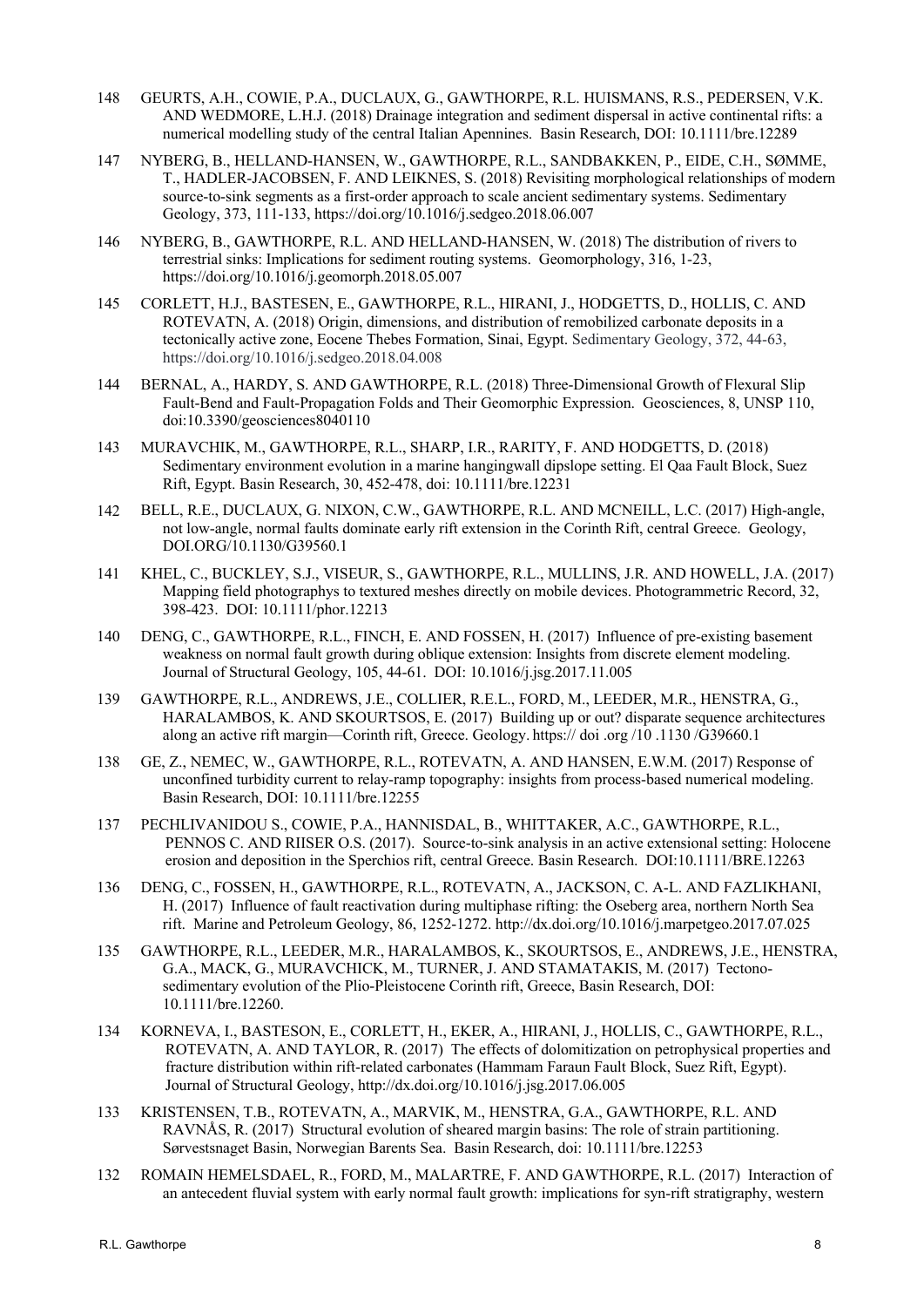Corinth rift (Greece). Sedimentology, DOI: 10.1111/sed.12381

- 131 HOLLIS, C., BASTESON, E., BOYCE, A., CORLETT, H., GAWTHORPE, R., HIRANI, J., ROTEVATN, A. AND WHITAKER, F. (2017) Fault-controlled dolomitization in a rift basin. Geology, DOI: 10.1130/G38394.1
- 130 CLARINGBOULD, J.S., BELL, R.E., JACKSON, C. A-L., GAWTHORPE, R.L.,AND ODINSEN, T. (2017) Pre-existing normal faults have limited control on the rift geometry ofthenorthern North Sea. Earth and Planetary Science Letters, http://dx.doi.org/10.1016/j.epsl.2017.07.014
- 129 FINCH, E. AND GAWTHORPE, R.L. (2017) Growth and interaction of normal faults and fault network evolution in rifts: insights from three dimensional discrete element modelling. In: Childs, C., Holdsworth, R. E., Jackson, C. A.-L., Manzocchi, T., Walsh, J. J. & Yielding, G. (eds) *The Geometry and Growth of Normal Faults*. Geological Society, London, Special Publications 439, https://doi.org/10.1144/SP439.23
- 128 DUFFY, O.B., NIXON, C.W., BELL, R.E., JACKSON, C. A-L., GAWTHORPE, R.L., SANDERSON, D.J. AND WHIPP, P.S. (2017) The topology of evolving rift fault networks: Single-phase vs multi-phase rifts. Journal of Structural Geology, 80, 96, 192-202.
- 127 FAZLIKHANI1, H., FOSSEN, H., GAWTHORPE, R.L., FALEIDE, J.I. AND REBECCA E. BELL, R.E. (2017) Basement structure and its influence on the structural configuration of the northern North Sea Rift. Tectonics, 36, 1151**–**1177, doi:10.1002/2017TC004514
- 126 KHEL, C., BUCKLEY, S.J., VISEUR, S., GAWTHORPE, R.L. AND HOWELL, J.A. (2017) Automatic illumination-invariant image-to-geometry registration in outdoor environments. The Photogrammetric Record, 32, 93-118, DOI: 10.1111/phor.12188
- 125 GE, Z., GAWTHORPE, R.L., ROTEVATN, A. AND THOMAS, M.B. (2016) Impact of normal faulting and pre-rift salt tectonics on the structural style of salt-influenced rifts: The Late Jurassic Norwegian Central Graben, North Sea. Basin Research. doi:10.1111/bre.12219.
- 124 GE, Z., NEMEC, W., GAWTHORPE, R.L. AND HANSEN, E.W.M. (2017) Response of unconfined turbidity current to normal-fault topography. Sedimentology, 64: 932–959. doi:10.1111/sed.12333.
- 123 WHIPP, P.S., JACKSON, C. A-L., SCHLISHE, R.W., WITHJACK, M.O. AND GAWTHORPE, R.L. (2016) Spatial distribution and evolution of fault-segment boundary types in rift systems: observations from experimental clay models. In: Childs, C., Holdsworth, R. E., Jackson, C. A.-L., Manzocchi, T., Walsh, J. J. & Yielding, G. (eds) *The Geometry and Growth of Normal Faults*. Geological Society, London, Special Publications 439, http://doi.org/10.1144/SP439.7
- 122 HENSTRA, G.A., GAWTHORPE, R.L., HELLAND-HANSEN, W., RAVNAS, R., AND ROTEVATN, A. (2017) Depositional systems in multiphase rifts: seismic case study from the Lofoten margin, Norway. Basin Research, 29, 447-469, doi: 10.1111/bre.12183
- 121 NIXON, C.W., McNEIL, L.C., BULL, J.M., BELL, R.E., GAWTHORPE, R.L. et al. (2016), Rapid spatiotemporal variations in rift structure during development of the Corinth Rift, central Greece, Tectonics, 35, 1225-1248. doi:10.1002/2015TC004026.
- 120 ELLIOTT, G.M., WILSON, P., JACKSON, C. A-L., GAWTHORPE, R.L., MICHELSEN, L. AND SHARP, I.R. (2015) Late syn-rift evolution of the Vingleia Fault Complex, HaltenTerrace, offshore Mid-Norway; a test of rift basin tectono-stratigraphic models. Basin Research, 29, 465-487, doi: 10.1111/bre.12158
- 119 LEWIS, M.M., JACKSON, C.A-L. AND GAWTHORPE, R.L. (2015) Tectono-sedimentary development of early syn-rift deposits: The Abura Graben, Suez Rift, Egypt. Basin Research, 29, 327-351, doi: 10.1111/bre.12151
- 118 NGOC LE, A., HUUSE, M., REDFERN, J., GAWTHORPE, R.L. AND IRVING, D. (2015) Seismic characterization of a Bottom Simulating Reflection (BSR) and plumbing system of the Cameroon margin, offshore West Africa. Marine and Petroleum Geology, 68, 629-647.
- 117 DUFFY, O.B., BELL, R.E., JACKSON, C. A-L., GAWTHORPE, R.L., AND WHIPP, P.S. (2015) Fault Growth and interactions in a multiphase rift fault network: Horda Platform, Norwegian North Sea. Journal of Structural Geology, 80, 99-119.
- 116 WILSON, P., ELLIOTT, G.M., GAWTHORPE, R.L., JACKSON, C. A-L., MICHELSEN, L. AND SHARP, I.R. (2015) Lateral variation in structural style along an evaporite-influenced rift fault system in the Halten Terrace, Norway: Influence of basement structure and evaporite facies. Journal of Structural Geology, 79, 101-123.
- 115 LEWIS, M.M., JACKSON, C.A-L., GAWTHORPE, R.L. AND WHIPP, P.S. (2015) Early synrift reservoir development on the flanks of extensional forced folds: A seismic-scale outcrop analog from the Hadahid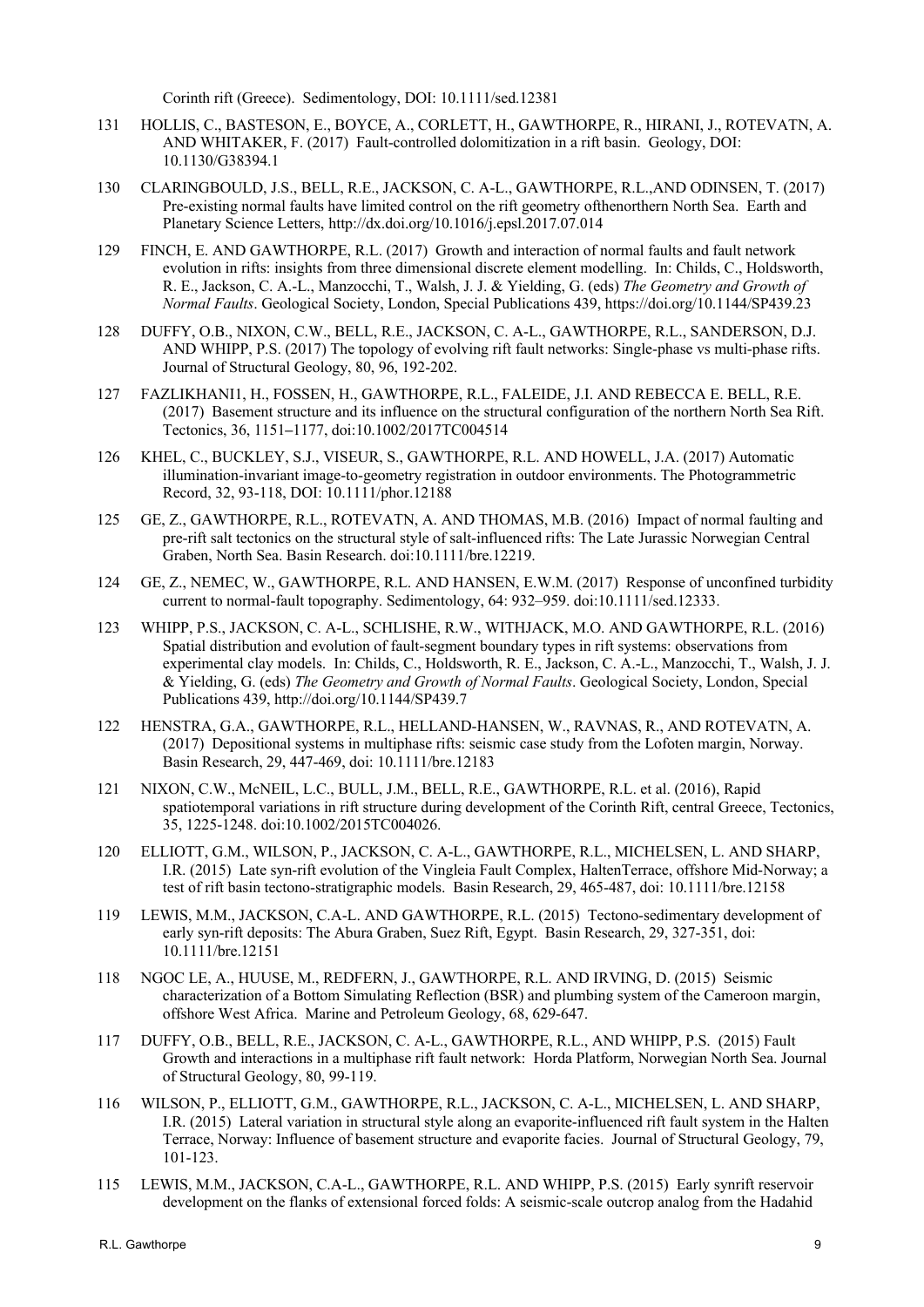fault system, Suez Rift, Egypt. American Association of Petroleum Geologists Bulletin, 99, 985-1012.

- 114 HENSTRA, G.A., ROTEVATN, A., GAWTHORPE, R.L. AND RAVNAS, R. (2015) Evolution of a major segmented normal fault during multiphase rifting: The origin of plan-view zigzag geometry. Journal of Structural Geology, 74, 45-63.
- 113 KLAUSEN, T.G., RYSETH, A.E., HELLAND-HANSEN, W., GAWTHORPE, R.L. AND LAURSEN, I. (2015) Regional development and sequence stratigraphy of the Middle to Late Triassic Snadd Formation, Norwegian Barents Sea. Marine and Petroleum Geology, 62, 102-122.
- 112 DUFFY, O.B., BROCKLEHURST, S.H., GAWTHORPE, R.L., LEEDER, M.R. AND FINCH, E. (2015) Controls on landscape and drainage evolution in regions of distributed normal faulting: Perachora Peninsula, Corinth Rift, Central Greece. Basin Research, 27, 473-494.
- 111 PECHLIVANIDOU, S., VOUVALIDIS, K., LØVLIE, R., NESJE, A., ALBANAKIS, K., PENNOS, C., SYRIDES, G., COWIE, P. AND GAWTHORPE, R.L. (2014) A multi-proxy approach to reconstructing sedimentary environments from the Sperchios delta, Greece. The Holocene, 24, 1825-1839.
- 110 WHIPP, P.S., JACKSON, C. A-L., GAWTHORPE, R.L., DREYER, T. AND QUINN, D. (2014) Normal fault array evolution above a reactivated rift fabric; a subsurface example from the northern Horda Platform, Norwegian North Sea. Basin Research, 26, 523-549.
- 109 OLUBOYO, A.P., GAWTHORPE, R.L., BAKKE, K. AND HADLER-JACOBSEN, F. (2014) Salt tectonic controls on deep-water turbidite depositional systems: Miocene, southwestern Lower Congo Basin, offshore Angola. Basin Research, 26, 597-620.
- 108 KLAUSEN, T.G., RYSETH, A.E., HELLAND-HANSEN, W., GAWTHORPE, R.L. AND LAURSEN, I. (2014) Spatial and temporal changes in geometries of fluvial channel bodies from the Triassic Snadd Formation of offshore Norway. Journal of Sedimentary Research, 84, 567-585.
- 107 BELL, R. E., JACKSON, C. A-L., ELLIOTT, G. M., GAWTHORPE, R. L., SHARP, I.R. AND MICHELSEN, L. (2014) Insights into the development of major rift-related unconformities from geologically constrained subsidence modelling: Halten Terrace, offshore mid Norway. Basin Research, 26, 203-224.
- 106 RARITY, F., VAN LANEN, X. M. T., HODGETTS, D., GAWTHORPE, R. L., WILSON, P., FABUEL PEREZ, I. AND REDFERN, J. (2014) Lidar-based digital outcrops in sedimentology and stratigraphy: workflows and techniques. In: Martinius, A.W., Howell, J.A. and Good, T.R. (eds.) *Sediment-Body Geometry and Heterogeneity: Analogue Studies for Modelling the Subsurfac*e. Special Publication of the Geological Society of London, 387, 153-183.
- 105 TVEDT, A.B.M., ROTEVATN, A., JACKSON, C.A-L., FOSSEN, H. AND GAWTHORPE, R.L. (2013) Growth Of Normal Faults In Multilayer Sequences: A 3D seismic case study from the Egersund Basin, Norwegian North Sea. Journal of Structural Geology, 55, 1-20.
- 104 LEWIS, M.M., JACKSON, C.A-L. AND GAWTHORPE, R.L. (2013) Salt-influenced normal fault growth and forced folding: The Stavanger Fault System, North Sea. Journal of Structural Geology, 54, 156-173.
- 103 GENNARO, M., WONHAM, J.P., GAWTHORPE, R.L. AND SÆLEN, G. (2013) Seismic stratigraphy of the Chalk Group in the Norwegian Central Graben, North Sea. Marine and Petroleum Geology, 45, 236-266.
- 102 WILSON, P., ELLIOTT, G.M., GAWTHORPE, R.L., JACKSON, C. A-L., MICHELSEN, L. AND SHARP, I.R. (2013) Geometry and segmentation of an evaporite-detached normal fault array: 3D seismic analysis of the southern Bremstein Fault Complex, offshore mid-Norway. Journal of Structural Geology, 51, 74-91.
- 101 DUFFY, O.B., GAWTHORPE, R.L., DOCHERTY, M. AND BROCKLEHURST, S.H. (2013) Mobile evaporite controls on the structural style and evolution of rift basins: Danish Central Graben, North Sea. Basin Research, 25, 310-330.
- 100 VACHTMAN, D., MITCHELL, N.C. AND GAWTHORPE, R.L. (2013) Morphometric signatures in submarine canyons and gullies, central USA Atlantic continental margins. Marine and Petroleum Geology, 41, 250-263.
- 99 STRACHAN, L.J., RARITY, F., GAWTHORPE, R.L., WILSON, P., SHARP, I.R. AND HODGETTS, D. (2013) Submarine slope processes in rift-margin basins, Miocene Suez Rift, Egypt. Geological Society of America Bulletin, 125, 109-127.
- 98 LEEDER, M.R., MARK, D.F., GAWTHORPE, R.L., KRANIS, H., PEDENTCHOUK, N., SKOURTSOS, E., TURNER, J., ANDREWS, J.E. AND STAMATAKIS, M. (2012) A "Great Deepening": Chronology of rift climax, Corinth rift, Greece. Geology, 40, 999-1002.
- 97 AMEZCUA, N., GAWTHORPE, R.L. AND MCQUAKER, J.H.S. (2012) Cascading carbonate lakes of the Mayran Basin system, northeast Mexico: The interplay of inherited structural geometry, bedrock lithology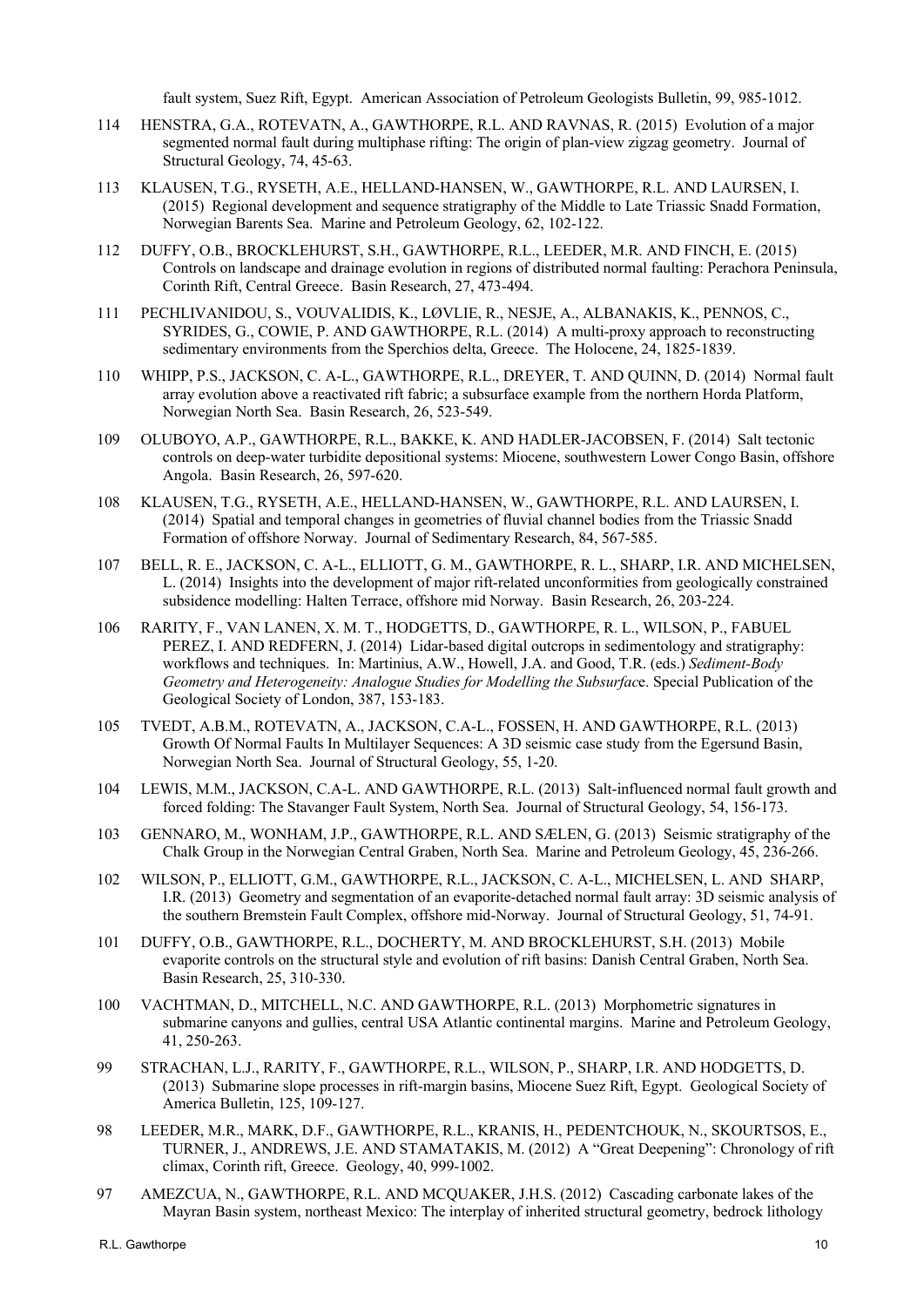and climate. Geological Society of America Bulletin, 124, 975-988.

- 96 ELLIOTT, G.M., WILSON, P., JACKSON, C. A-L., GAWTHORPE, R.L., MICHELSEN, L. AND SHARP, I.R. (2012) The linkage between fault throw and footwall scarp erosion patterns: an example from the Bremstein Fault Complex, offshore Mid-Norway. Basin Research, 24, 180-197.
- 95 DUFFY, O.B., GAWTHORPE, R.L., DOCHERTY, M. AND BROCKLEHURST, S.H. (2012) Mobile evaporite controls on the structural style and evolution of rift basins: Danish Central Graben, North Sea. Basin Research, 24, 1-12
- 94 WILSON, P., HODGETTS, D., RARITY, F., GAWTHORPE, R.L., AND SHARP, I.R. (2011) Half-grabenscale geocelular outcrop modeling of rift initiation strata from lidar-based digital outcrop data: The Nukhul synclince, Suez Rift, Egypt. In: Martinsen, O.J., Pulham, A.J., Haughton, P.D.W. and Sullivan, M.D. (eds.), *Outcrops Revitalized – Tools, Techniques and Applications*. SEPM Concepts in Sedimentology and Paleontology, 10, 51-68.
- 93 CATTERALL, V, REDFERN, J., GAWTHORPE, R.L., HANSEN, D. AND THOMAS, M. (2010) Architectural style and quantification of a submarine channel-levee system located in a structurally complex area: Offshore Nile delta. Journal of Sedimentary Research, 80, 991-1017.
- 92 FOSTER, D., BROCKLEHURST, S.H. AND GAWTHORPE, R.L. (2010) Glacial-topographic interactions in the Teton Range, Wyoming, *J. Geophys. Res.*, *115*, F01007, doi:10.1029/2008JF001135.
- 90 ZACHARIAH, A.J., GAWTHORPE, R.L., DREYER, T. AND CORFIELD, S. (2009) Evolution and strike variability of early post-rift deep-marine depositional systems: Lower to mid-Cretaceous, North Viking Graben, Norwegian North Sea. Sedimentary Geology, in press.
- 89 WILSON, P., GAWTHORPE, R.L., HODGETTS, D., RARITY, F. AND SHARP, I.R. (2009) Geometry and architecture of faults in a syn-rift normal fault array: the Nukhul half-graben, Suez rift, Egypt. Journal of Structural Geology, 31, 459-475..
- 88 WILSON, P., HODGETTS, D., RARITY, F., GAWTHORPE, R.L. AND SHARP, I.R. (2009) Structural geology and 4D evolution of a half-graben: New digital outcrop modelling techniques applied to the Nukhul half-graben, Suez rift, Egypt. Journal of Structural Geology, 31, 328-345.
- 87 ZACHARIAH, A.J., GAWTHORPE, R.L., DREYER, T. AND CORFIELD, S. (2008) Controls on early postrift physiography and stratigraphy, lower to mid-Cretaceous, North Viking Graben, Norwegian North Sea. Basin Research, 21, 189-208.
- 86 FOSTER, D., BROCKLEHURST, S.H. AND GAWTHORPE, R.L. (2008) Small valley glaciers and the effectiveness of the glacial buzzsaw in the northern Basin and Range, USA. Geomorphology, 102, 624-639.
- 85 BATES, K.T., RARITY, F., MANNING, P.L., HODGETTS, D. VILA, B., OMS, O., GALOBART, A. and GAWTHORPE, R.L. (2008) High-resolution LiDAR and photogrammetric survey of the Fumanya dinosaur tracksites (Catalonia): implications for the conservation and interpretation of geological heritage sites. Journal of the Geological Society, London, 165, 115-127.
- 84 FRASER, S.I., FRASER, A.J., LENTINI, M.R. AND GAWTHORPE, R.L. (2007) Return to rifts the next wave: fresh insights into the petroleum geology of global rift basins. Petroleum Geoscience, 13, 99-104.
- 83 MACQUAKER, J.H.S., TAYLOR, K.G. AND GAWTHORPE, R.L. (2007) High-resolution facies analyses of mudstones: Implications for paleoenvironmental and sequence stratigraphic interpretations of offshore ancient mud-dominated successions. Journal of Sedimentary Research 77, 324-339.
- 82 GEE, M.J.R. AND GAWTHORPE, R.L. (2007) Early evolution of submarine channels offshore Angola revealed by three-dimensional seismic data in press. In: Davies, R.J., Posamentier, H.W., Wood, L.J. and Cartwright, J.A. (eds.), *Seismic Geomorphology: Applications to Hydrocarbon Exploration and Production.* Geological Society Special Publication, 277, 223-235.
- 81 GEE, M.J.R., GAWTHORPE, R.L., BAKKE, K. AND FRIEDMANN, S.J. (2007) Seismic geomorphology and evolution of submarine channels from the Angolan continental margin. Journal of Sedimentary Research 77, 433-446.
- 80 LEPPARD, C.W. AND GAWTHORPE, R.L. (2006) Sedimentology of rift climax deep water systems; Lower Rudeis Formation, Hammam Faraun Fault Block, Suez Rift, Egypt. Sedimentary Geology, 191(1-2), 67-87.
- 79 GEE, M.J.R. AND GAWTHORPE, R.L. (2006) Submarine channels controlled by salt tectonics: Examples from 3D seismic data offshore Angola. Marine and Petroleum Geology, 23(4), 443-458.
- 78 JACKSON, C.A-L., GAWTHORPE, R.L. AND SHARP, I.R. (2006) Style and sequence of deformation during extensional fault-propagation folding: examples from the Hammam Faraun and El-Qaa fault blocks, Suez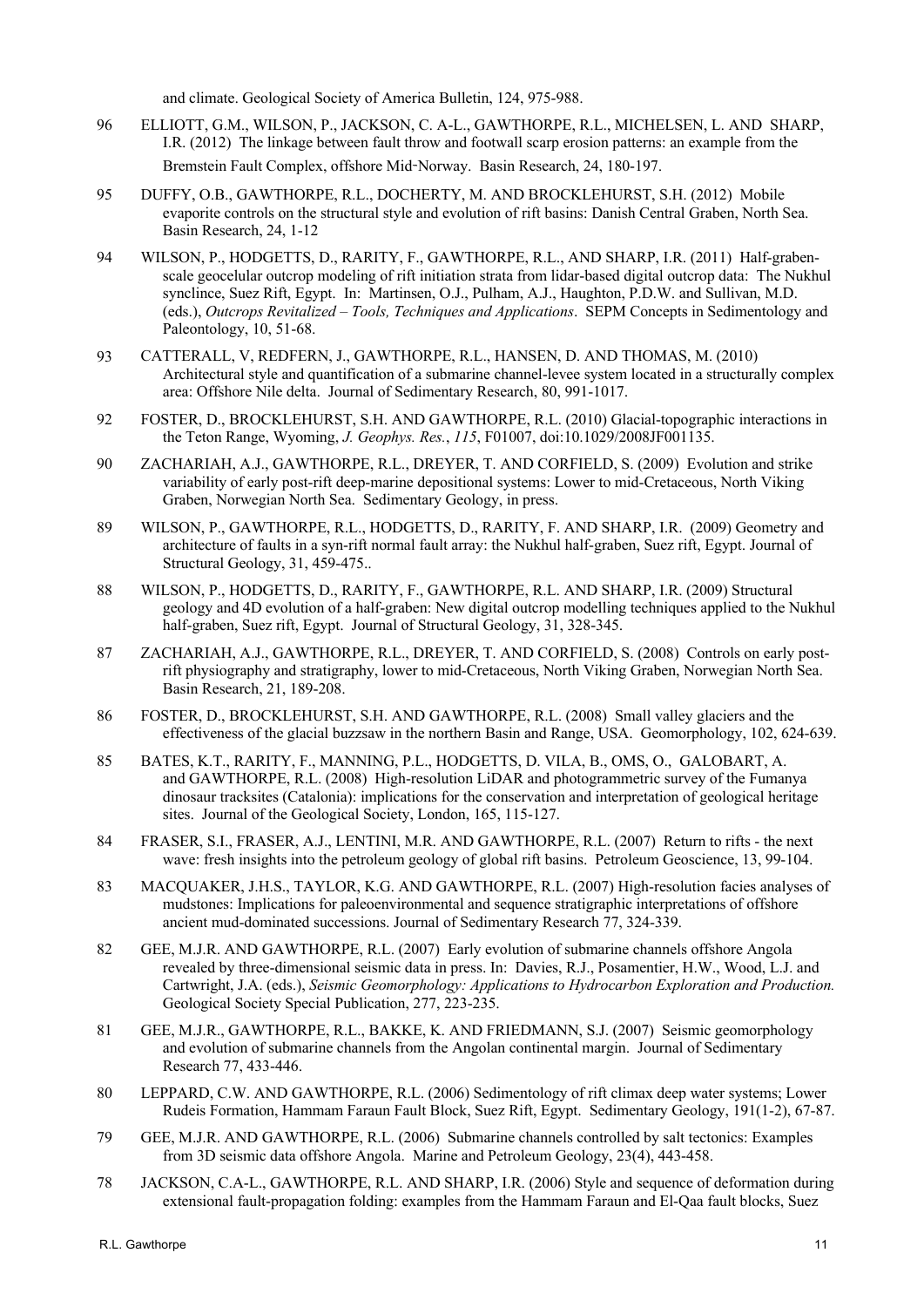Rift, Egypt. Journal of Structural Geology, 28(3), 519-535.

- 77 GEE, M.J.R., GAWTHORPE, R.L. AND FRIEDMANN, S.J. (2006) Triggering and evolution of a giant submarine landslide, offshore Angola, revealed by 3D seismic stratigraphy and geomorphology. Journal of Sedimentary Research 76(1-2), 9-19.
- 76 JACKSON, C.A-L., GAWTHORPE, R.L., LEPPARD, C.W. AND SHARP, I.R. (2006) Rift-initiation development of normal fault blocks: insights from the Hammam Faraun fault block, Suez Rift, Egypt. Journal of the Geological Society, 163(1), 165-183.
- 75 BURNS, F.E., BURLEY, S.D., GAWTHORPE,, R.L. AND POLLARD, J.E. (2005) Diagenetic signatures of stratal surfaces in the Upper Jurassic fulmar Formation, Central North Sea, UKCS. Sedimentology, 52(6), 1155-1185.
- 74 JACKSON, C.A-L., GAWTHORPE, R.L., CARR, I.D. AND SHARP, I.R. (2006) Normal faulting as a control on the stratigraphic development of shallow marine syn-rift sequences: the Nukhul and Lower Rudeis Formations, Hammam Faraun fault block, Suez Rift, Egypt. Sedimentology, 52(2), 313-338.
- 73 LEEDER, M.R., PORTMAN, C., ANDREWS, J.E., COLLIER, R.E.LL., FINCH, E., GAWTHORPE, R.L., MCNEILL, L.C., PEREZ-ARLUCEA, M. AND ROWE, P. (2005) Normal faulting and crustal deformation, Alkyonides Gulf and Perachora peninsula, eastern Gulf of Corinth rift, Greece. Journal of the Geological Society, 162(3), 549-561.
- 72 GEE, M.J.R., GAWTHORPE, R.L. AND FRIEDMANN, S.J. (2005) Giant striations at the base of a submarine landslide.. Marine Geology. 214(1-3), 287-294.
- 71 MALPAS, J.A., GAWTHORPE, R.L., POLLARD, J.E. AND SHARP, I.R. (2005) Ichnofabric analysis of the shallow marine Nukhul Formation (Miocene), Suez Rift, Egypt: implications for depositional processes and sequence stratigraphic evolution. Palaeogeography, Palaeoclimatology, Palaeoecology, 215(3-4), 239-264.
- 70 FINCH, E., HARDY, S., AND GAWTHORPE, R.L. (2004) Discrete-element modelling of extensional faultpropagation folding above rigid basement fault blocks. Basin Research, 16(4), 489-506.
- 69 TAYLOR, K.G., GAWTHORPE, R.L. AND FANNON-HOWELL, S. (2004) Basin-scale diagenetic alteration of shoreface sandstones in the Upper Cretaceous Spring Canyon and Aberdeen Members, Blackhawk Formation, Book Cliffs, Utah. Sedimentary Geology, 172(1-2), 99-115.
- 68 BERNAL, A., HARDY, S., GAWTHORPE, R.L. AND FINCH, E. (2004) Stratigraphic expression of the lateral propagation and growth of isolated fault-related uplifts. Basin Research 16(2), 219-233.
- 67 RITCHIE, B.D., GAWTHORPE, R.L., AND HARDY, S. (2004) Three-dimensional numerical modeling of deltaic depositional sequences 2: Influence of local controls. Journal of Sedimentary Research 74(2), 221- 238.
- 66 RITCHIE, B.D., GAWTHORPE, R.L., AND HARDY, S. (2004) Three-dimensional numerical modeling of deltaic depositional sequences 1: Influence of the rate and magnitude of sea-level change. Journal of Sedimentary Research 74(2), 203-220.
- 65 ALVES, T.M., MANUPPELLA, G., GAWTHORPE, R.L., HUNT, D.W. AND MONTEIRO, J.H. (2003) The depositional evolution of diapir- and fault-bounded rift basins: examples from the Lusitanian Basin of West Iberia. Sedimentary Geology, 162(3-4), 273-303.
- 64 YOUNG, M.J., GAWTHORPE, R.L. AND SHARP, I.R. (2003). Normal fault growth and early syn-rift sedimentology and sequence stratigraphy: Thal Fault, Suez Rift, Egypt. Basin Research 15(4), 479-502.
- 63 TAYLOR, K.G. AND GAWTHORPE, R.L. (2003) Basin-scale dolomite cementation of shoreface sandstones in response to sea-level fall. *Bull. Geol. Soc. Am,* 115(10), 1218-1229.
- 62 FRASER, A.J. AND GAWTHORPE, R.L. (2003) An Atlas of Carboniferous Basin Evolution in Northern England. Geological Society, London, Memoir 28, pp 79.
- 61 ALVES, T.M., GAWTHORPE, R.L., HUNT D.W., AND MONTEIRO, J.H. (2003) Cenozoic tectonosedimentary evolution of the western Iberian margin. Marine Geology 195(1-4), 75-108.
- 60 ALVES, T.M., GAWTHORPE, R.L., HUNT, D.W., AND MONTEIRO, J.H. (2003) Post-Jurassic tectonosedimentary evolution of the Northern Lusitanian Basin (Western Iberian margin). Basin Research, 15(2), 227-249.
- 59 CARR, I.D., GAWTHORPE, R.L., JACKSON, C.A-L., SHARP, I.R., AND SADEK, A. (2003) Sedimentology and sequence stratigraphy of early Syn-Rift tidal sediments: The Nukhul Formation, Suez Rift, Egypt. Journal of Sedimentary Research 73(3), 407-420.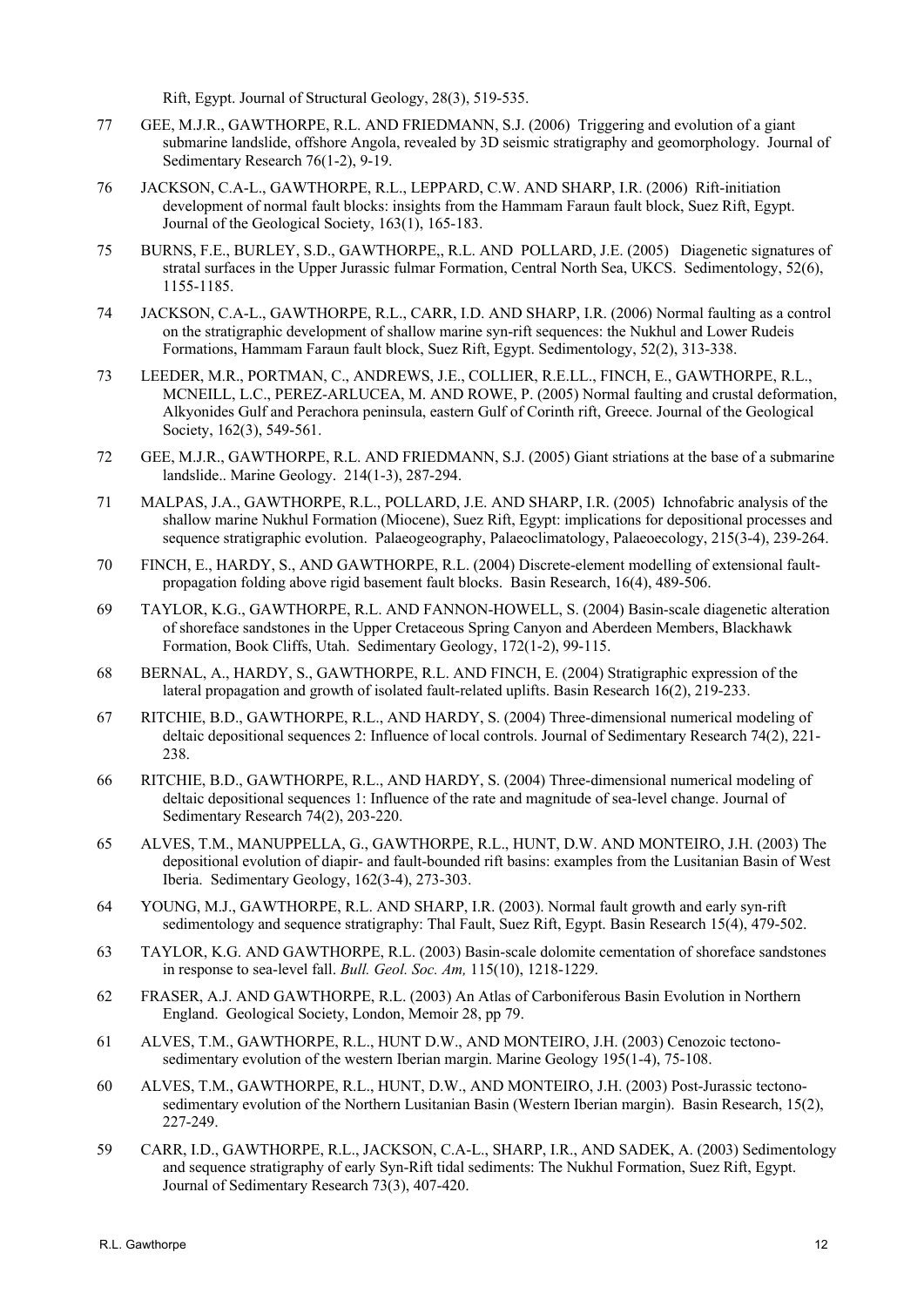- 58 COOPER, K.A., HARDY, S., AND GAWTHORPE, R.L. (2003) Stratigraphic and structural expression of the lateral growth of thrust fault-propagation folds: results and implications from kinematic modelling. Basin Research 15(2), 165-182.
- 57 FINCH, E., HARDY, S., AND GAWTHORPE, R.L. (2003) Discrete element modelling of contractional faultpropagation folding above rigid basement fault blocks. Journal of Structural Geology 25(4), 515-528.
- 56 GAWTHORPE, R.L., HARDY, S., AND RITCHIE, B.D. (2003) Numerical modelling of depositional sequences in half-graben rift basins. Sedimentology 50(1), 169-185.
- 55 GAWTHORPE, R.L., JACKSON, C.A-L., YOUNG, M.J., SHARP, I.R., MOUSTAFA, A.R., AND LEPPARD, C.W. (2003) Normal fault growth, displacement localisation and the evolution of normal fault populations: the Hamman Faraun fault block, Suez Rift, Egypt. Journal of Structural Geology 25, 883-895.
- 54 LEEDER, M.R., MCNEILL, L.C., COLLIER, R.E.LL., PORTMAN, C., ROWE, P.J., ANDREWS, J.E., AND GAWTHORPE, R.L. (2003) Corinth rift margin uplift: New evidence from Late Quaternary marine shorelines. Geophysical Research Letters 30(12), art. no.-1611.
- 53 GAWTHORPE, R.L. AND HARDY, S. (2002) Extensional fault-propagation folding and base-level change as controls on growth-strata geometries. Sedimentary Geology 146(1-2), 47-56.
- 52 HARDY, S. AND GAWTHORPE, R.L. (2002) Normal fault control on bedrock channel incision and sediment supply: Insights from numerical modeling. Journal of Geophysical Research-Solid Earth 107(B10), art. no.- 2246.
- 51 JACKSON, C.A-L., GAWTHORPE, R.L., AND SHARP, I.R. (2002) Growth and linkage of the East Tanka fault zone, Suez rift: structural style and syn-rift stratigraphic response. Journal of the Geological Society 159, 175-187.
- 50 YOUNG, M.J., GAWTHORPE, R.L., AND SHARP, I.R. (2002) Architecture and evolution of syn-rift clastic depositional systems towards the tip of a major fault segment, Suez Rift, Egypt. Basin Research 14(1), 1-23.
- 49 ALVES, T.M., GAWTHORPE, R.L., HUNT, D.W., AND MONTEIRO, J.H. (2002) Jurassic tectonosedimentary evolution of the Northern Lusitanian Basin (offshore Portugal). Marine and Petroleum Geology 19(6), 727-754.
- 48 YOUNG, M.J., GAWTHORPE, R.L., AND HARDY, S. (2001) Growth and linkage of a segmented normal fault zone; the late Jurassic Murchison-Statfjord North Fault, northern North Sea. Journal of Structural Geology 23(12), 1933-1952.
- 47 YOUNG, M.J., GAWTHORPE, R.L., AND SHARP, I.R. (2000) Sedimentology and sequence stratigraphy of a transfer zone coarse-grained delta, Miocene Suez Rift, Egypt. Sedimentology 47(6), 1081-1104.
- 46 GAWTHORPE, R.L. AND LEEDER, M.R. (2000) Tectono-sedimentary evolution of active extensional basins. Basin Research 12(3-4), 195-218
- 45 SHARP, I.R., GAWTHORPE, R.L., ARMSTRONG, B. AND UNDERHILL, J.R., 2000, Propagation history and passive rotation of mesoscale normal faults: implications for syn-rift stratigraphic development. Basin Resarch, 12, 285-305.
- 44 TAYLOR, K, GAWTHORPE, R.L., CURTIS, C.D., MARSHALL, J.D. & AWWILLER, D.N. 2000. Carbonate cementation in a sequence stratigraphic framework: Upper Cretaceous Sandstones, Book Cliffs, Utah-Colorado. *J. Sedim. Res.* 70, 360-372.
- 42 SHARP, I. , GAWTHORPE, R.L., UNDERHILL, J.R. & GUPTA, S. 2000. Implications of growth folding for syn-rift stacking patterns: evidence from the Oligo-Miocene of the Suez rift. *Bull. Geol. Soc. Am,* 112, 1877-1899.
- 41 HUNT, D.W. & GAWTHORPE, R.L. (eds). 2000. *Sedimentary Response to Forced Regression*. Geol. Soc. Lond. Spec. Publ. 172.
- 40 GAWTHORPE, R.L., SHARP, I.R., HALL, M.T. & DREYER, T. 2000. Forced regressions around propagating folds and faults. In: Hunt, D.W. & Gawthorpe, R.L. (eds.), *Sedimentary Responses to Forced Regression*, Geol. Soc. Lond. Spec. Publ., 172, 177-193.
- 39 MCMURRAY, L.S. & GAWTHORPE, R.L. 2000. Controls on the strike variability of forced regressive deposits: late Quaternary, northern Peloponnesos, Greece. In: Hunt, D.W. & Gawthorpe, R.L. (eds.), *Sedimentary Responses to Forced Regression*, Geol. Soc. Lond. Spec. Publ., 172, 365-379.
- 38 RITCHIE, B.D., HARDY, S. & GAWTHORPE, R.L. 1999. Three-dimensional numerical modelling of coarse-grained clastic deposition in sedimentary basins. *J. Geophys. Res.* 104, 17759-17780.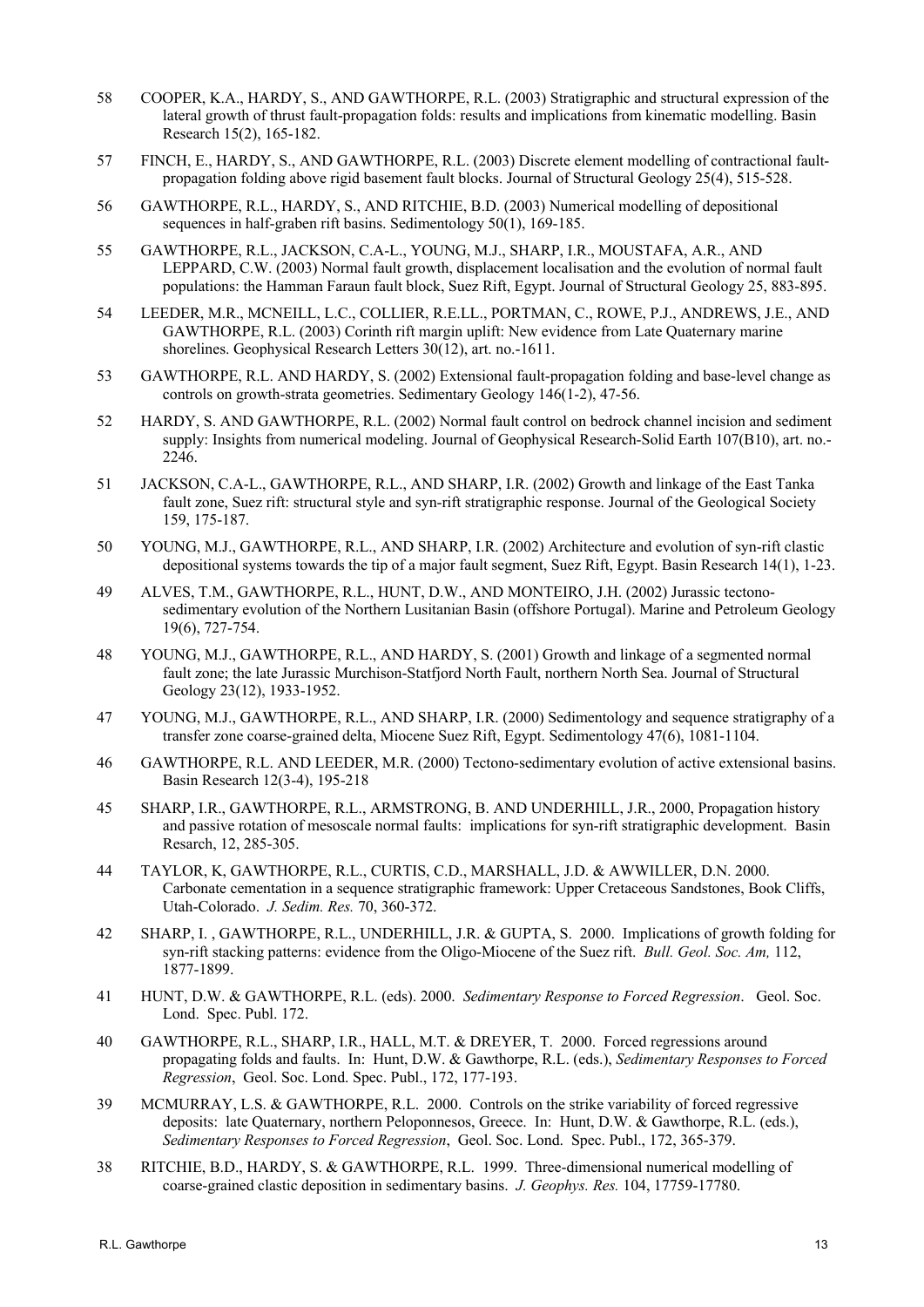- 37 GUPTA, S., SHARP, I., GAWTHORPE, R.L. & UNDERHILL, J.R. 1999. The impact of fault growth and linkage on syn-rift basin margin sedimentation in the Miocene Suez Rift. *Basin Research.* 11, 167-189.
- 36 HARDY, S. & GAWTHORPE, R.L. 1998. Effects of variations in fault slip rate on sequence stratigraphy in fan deltas: Insights from numerical modelling. *Geology*, 26, 911-914.
- 35 MACQUAKER, J.H.S., GAWTHORPE, R.L., TAYLOR, K.G. & OATES, M.J. 1998. Heterogeneity, stacking patterns and sequence stratigraphic interpretation in distal mudstone successions: examples from the Kimmeridge Clay Formation, U.K. In: J. Schieber, W. Zimmerle, and P. Sethi (eds.). *Mudstones and Shales: Recent Progress in Shale Research.* Schweizerbart'sche Verlagsbuchhandlung, Stuttgart. Volume 1, 163-186.
- 34 GAWTHORPE, R.L. & HUNT, C. 1997. Dynamic Stratigraphy: Controls and Products, Version 2.0. University of Manchester for UK Earth Science Courseware Consortium, University of Manchester. (Computer-aided learning software.)
- 33 GAWTHORPE, R.L., SHARP, I., UNDERHILL, J.R. & GUPTA, S. 1997. Linked sequence stratigraphic and structural evolution of propagating normal faults. *Geology*, 25, 795-798.
- 32 UNDERHILL, J.R., SAWYER, M.J., HODGSON, P., SHALLCROSS, M.D. & GAWTHORPE, R.L. 1997. Implications of fault-scarp degradation for Brent Group prospectivity, Ninian Field, Northern North Sea. *Bull. Am. Assoc. Petrol. Geol.,* 81, 999-1022.
- 31 CHURCH, K.D. & GAWTHORPE, R.L. 1997 Sediment supply as a control on the variability of depositional sequences: an example from the Namurian of northern England. *J. Geol. Soc*. 154, 55-60.
- 30 CORFIELD, S.M., GAWTHORPE, R.L., GAGE, M., FRASER, M.J. & BESLY, B.M. 1996. Inversion tectonics of the Variscan foreland of the British Isles. *J. Geol. Soc*., 153, 17-32.
- 29 GAWTHORPE, R.L. & HUNT, C. 1995. Dynamic Stratigraphy: Controls and Products, Version 1.0. University of Manchester for UK Earth Science Courseware Consortium, University of Manchester. (Computer-aided learning software.)
- 28 ELIET, P.P. & GAWTHORPE, R.L. 1995. Drainage development and sediment supply within rift basins the Sperchios basin, central Greece. *J. Geol. Soc*., 152, 883-893.
- 27 TAYLOR, K, GAWTHORPE, R.L. & VAN WAGONER, J.C. 1995. Stratigraphic control on laterally persistent cementation, Book Cliffs, Utah. *J. Geol. Soc.,* 152, 225-228.
- 26 BRIDGE, J.S., ALEXANDER, J., COLLIER, R.E.Ll., GAWTHORPE, R.L. & JARVIS. J. 1994. Point-bar deposits documented in 3-D using ground-penetrating radar and coring. *Sedimentology*, 42, 839-852.
- 25 MACQUAKER, J.H.S. & GAWTHORPE, R.L. 1994. Mudstone lithofacies in the Kimmeridge Clay Formation, Wessex Basin, southern England: implications for the origin and controls of the distribution of mudstones. Reply. *J. Sed. Pet.,* A64, 930-932.
- 24 ROBERTS, G.P. & GAWTHORPE, R.L. 1994. Strike variation in deformation and diagenesis along segmented normal faults: An example from the eastern Gulf of Corinth, Greece. In: LAMBIASE, J.J. (ed), *Hydrocarbon Habitat in Rifts*, Geol. Soc. Spec. Publ. 80, 57-74.
- 23 COLLIER, R.E.Ll. & GAWTHORPE, R.L. 1994. Neotectonics, drainage and sedimentation in central Greece: insights into coastal reservoir geometries in syn-rift sequences. In: LAMBIASE, J.J. (ed), *Hydrocarbon Habitat in Rifts*, Geol. Soc. Spec. Publ. 80, 165-181.
- 22 ALEXANDER, J., BRIDGE, J.S., LEEDER, M.R., COLLIER, R.E.Ll. & GAWTHORPE, R.L. 1994. Holocene meander-belt sedimentology evolution in an active extensional basin, southwestern Montana. *J. Sed. Pet.,* 64, 542-559.
- 21 GAWTHORPE, R.L. FRASER, A.J. & COLLIER, R.E.Ll. 1994. Sequence stratigraphy in active extensional basins: implications for the interpretation of ancient basin fills. *Mar. Petrol. Geol.,* 11, 642-658.
- 20 DART, C.J., COLLIER, R.E.Ll., GAWTHORPE, R.L., KELLER, J.V.A. & NICHOLS, G. 1994. Sequence stratigraphy of (?)Pliocene-Quaternary syn-rift, Gilbert-type fan deltas, northern Peloponnesos, Greece. *Mar. Pet. Geol.,* 11, 545-560.
- 19 CHURCH, K.D. & GAWTHORPE, R.L. 1994. High resolution sequence stratigraphy of the late Namurian in the Widmerpool Gulf (East Midlands, UK). *Mar. Petrol. Geol.,* 11, 528-544.
- 18 MACQUAKER, J.H.S. & GAWTHORPE, R.L. 1993. Mudstone lithofacies in the Kimmeridge Clay Formation, Wessex Basin, southern England: implications for the origin and controls of the distribution of mudstones. *J. Sed. Pet.,* 63, 1129-1143.